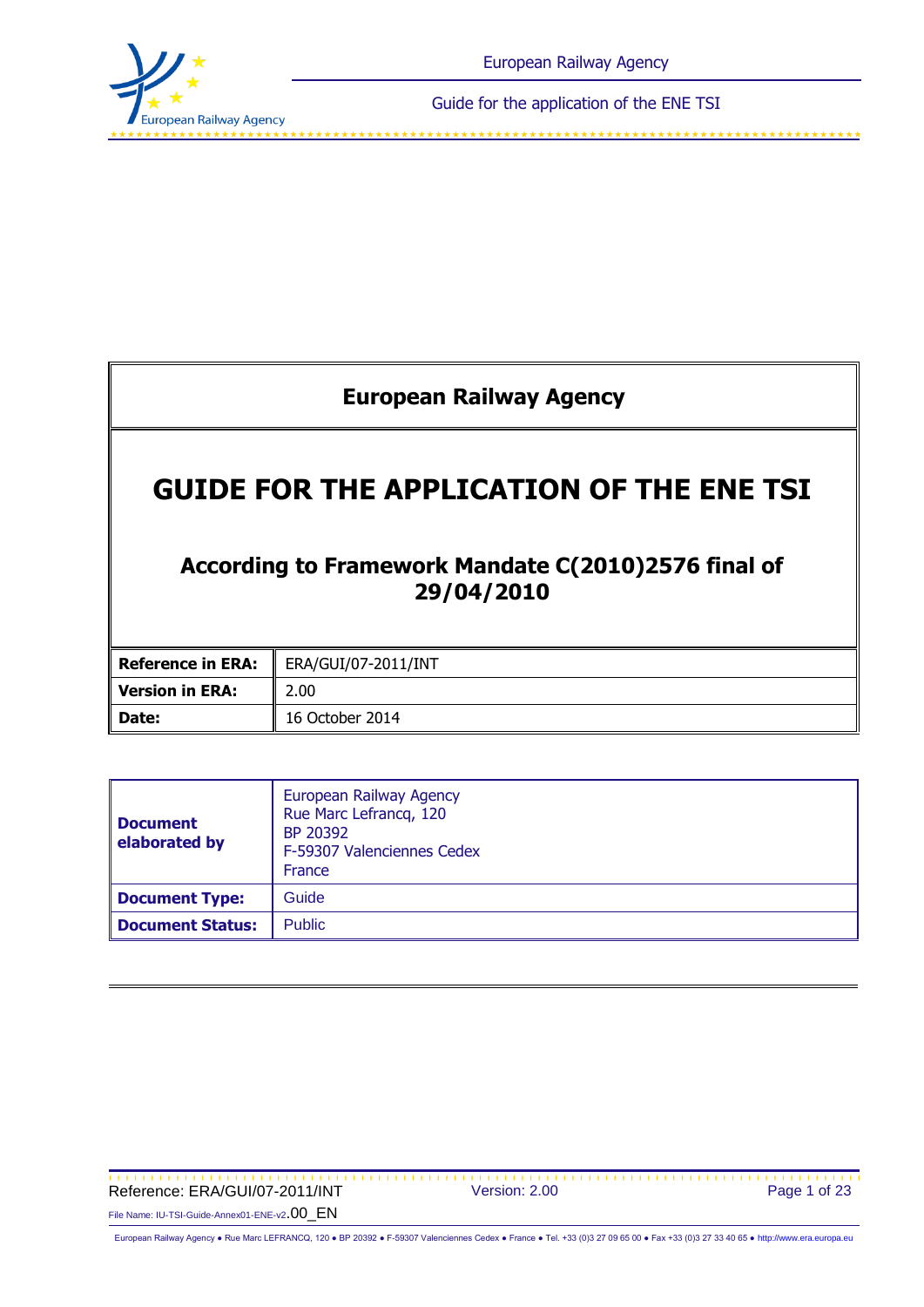

#### 

## **0. DOCUMENT INFORMATION**

## **0.1. Amendment record**

| <b>Table 1: Status of the document</b> |  |
|----------------------------------------|--|
|----------------------------------------|--|

| <b>Version</b><br><b>Date</b>        | Author(s) | <b>Section</b><br>number | <b>Modification description</b>                                                                              |
|--------------------------------------|-----------|--------------------------|--------------------------------------------------------------------------------------------------------------|
| Guide Version<br>1.00<br>26 Aug 2011 | ERA IU    | All                      | First publication                                                                                            |
| Guide Version 2.00<br>16 Oct 2014    | ERA IU    | All                      | Second publication following the revision of the (existing) ENE<br>TSIs in force (merged and extended scope) |

 Reference: ERA/GUI/07-2011/INT Version: 2.00 File Name: IU-TSI-Guide-Annex01-ENE-v2.00\_EN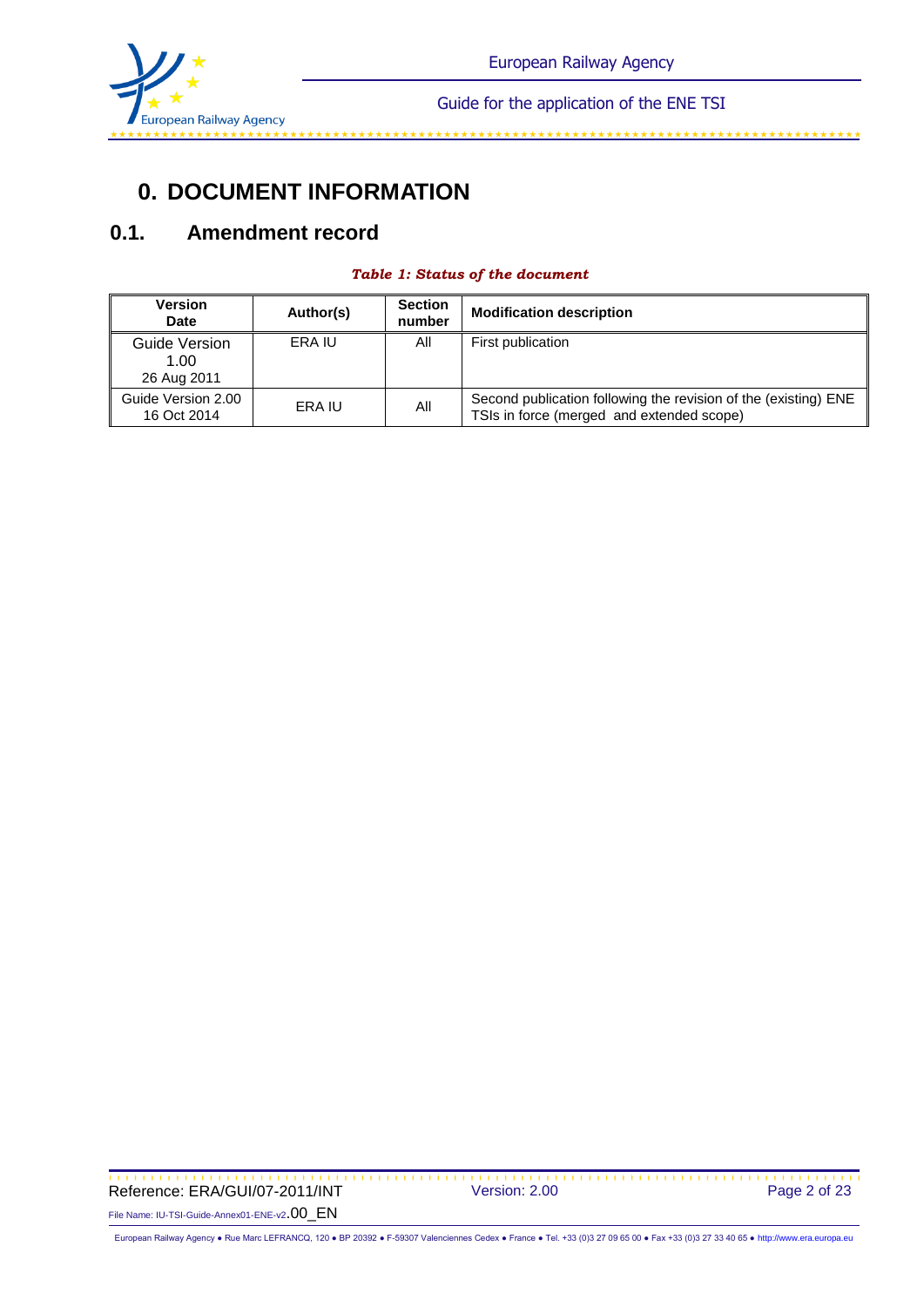

والمقامط مقامقا مقامقا مناو

#### $0.2.$ **Table of contents**

| 0.1. |  |
|------|--|
| 0.2. |  |
| 0.3. |  |
|      |  |
| 1.1. |  |
| 1.2. |  |
| 1.3. |  |
| 1.4. |  |
|      |  |
|      |  |
| 2.1  |  |
| 2.2  |  |
| 2.3  |  |
| 2.4  |  |
| 2.5  |  |
| 2.6  |  |
| 2.7  |  |

#### **List of tables**  $0.3.$

|--|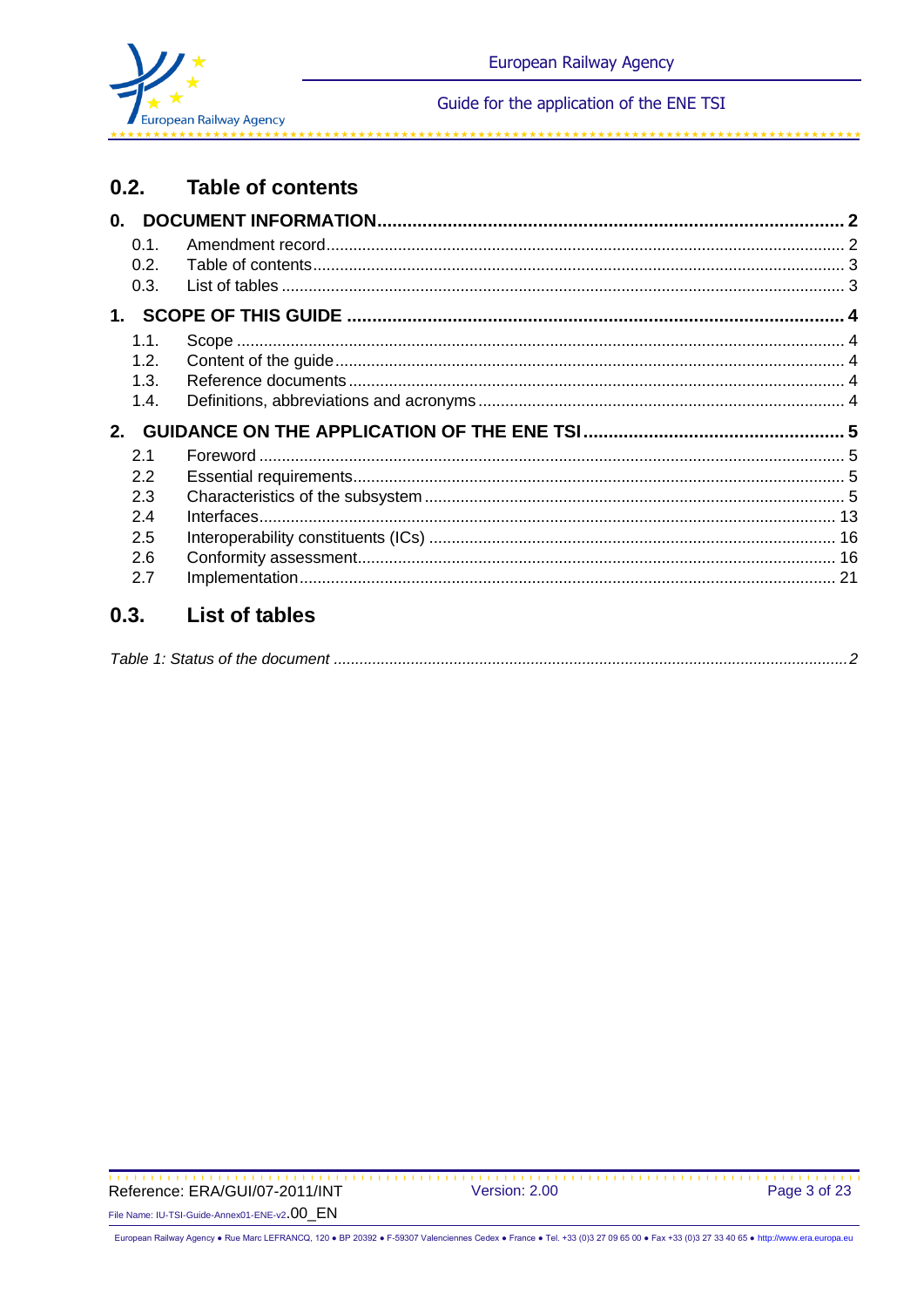

# **1. SCOPE OF THIS GUIDE**

#### **1.1. Scope**

- 1.1.1 This document is an Annex to the "Guide for the Application of TSIs". It provides information on the application of Technical Specification for Interoperability for the "energy subsystem" adopted by the Commission Regulation (Commission Regulation 1301/2014 (EU) (from now on referred as ENE TSI)*.*
- 1.1.2 The guide needs to be read and used only in conjunction with the ENE TSI. It is intended to facilitate its application but it does not substitute for it. The general part of the "Guide for the Application of TSIs" has also to be considered.

### **1.2. Content of the guide**

- 1.2.1. In chapter 2 of this document, extracts of the original text of the ENE TSI are provided, shown in a shaded text box and these are followed by a text that gives guidance.
- 1.2.2 Guidance is not provided for every clause where the original ENE TSI requires no further explanation.
- 1.2.3 Guidance is of voluntary application. It does not mandate any requirement in addition to those set out in the ENE TSI.

## **1.3. Reference documents**

Reference documents are indicated as a footnote in Commission Regulation and in its annexes (TSI ENE), and in the general part of the "Guide for the Application of TSIs".

### **1.4. Definitions, abbreviations and acronyms**

Definitions, abbreviations and acronyms are given in Appendix G of the ENE TSI, and in the general part of the "Guide for the Application of TSIs".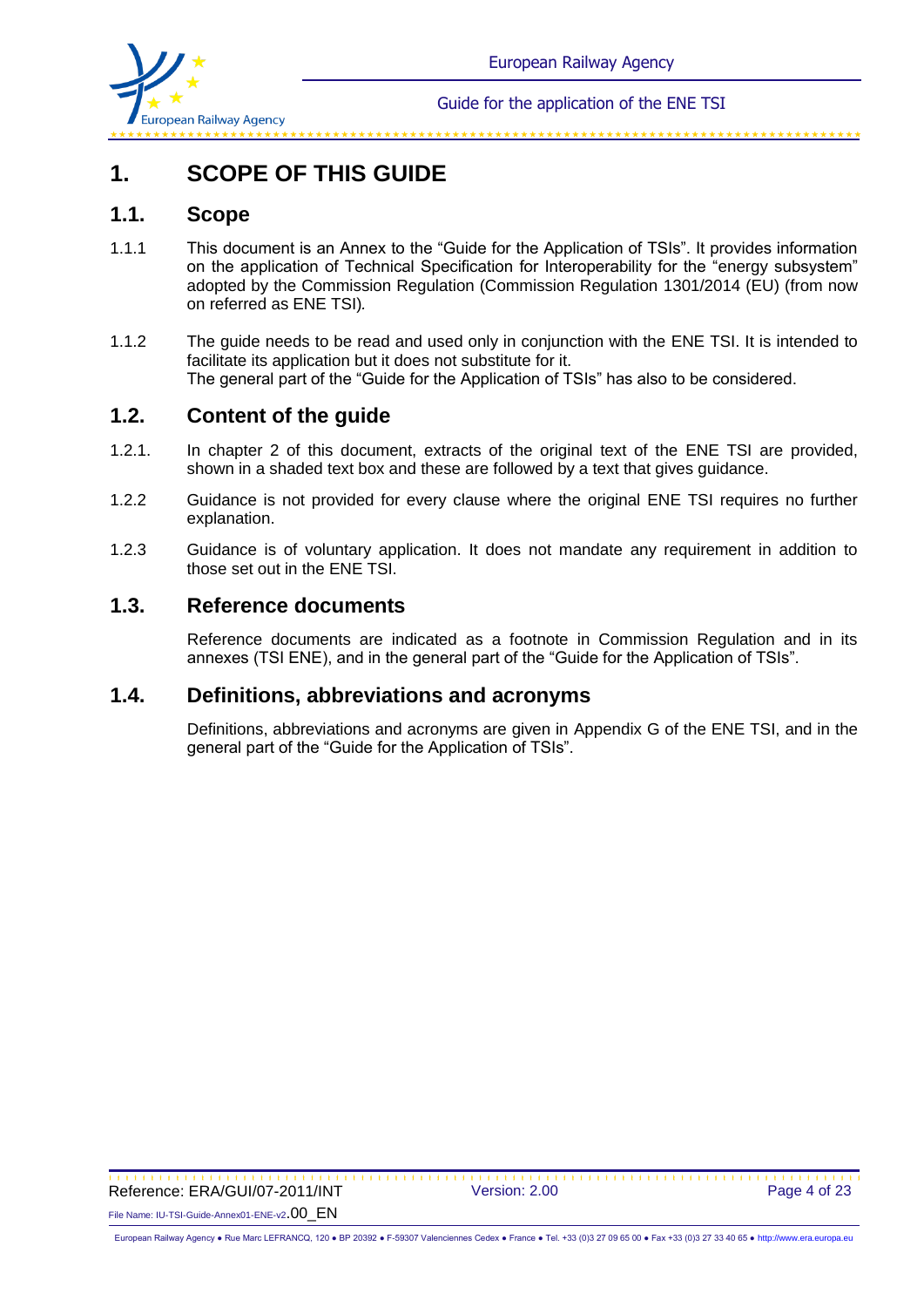

فتراحك المتراحك المتراحك المتراحك المتراحك المتراحك المتراحك المتراحك المتراحك المتراحك المتراحك المتراحك المتراحك

# **2. GUIDANCE ON THE APPLICATION OF THE ENE TSI**

#### **2.1 Foreword**

The geographical scope of the ENE TSI is the network of the whole Union rail system, as defined in article 2 of the Regulation.

As a general comment, it must be emphasised that TSI should not be considered as a design manual. Neither is it a complete list of assessments which should be done to start the operation of the subsystem. The process of putting in service any fixed installations is a subject to national construction law and commissioning processes which cover all elements including those not in the scope of the TSI.

The requirements set out in the TSI include only those elements which are important from the interoperability point of view, for the compatibility of the energy subsystem (as defined in the interoperability directive) with a TSI-compliant rail vehicle.

On existing lines, it is intended that as work is done, it will move towards achieving full compliance with the ENE TSI. This work can be done element by element over an extended period as stated in clause 7.3.2(1).

### **2.2 Essential requirements**

The essential requirements cover:

- safety,
- reliability and availability,
- health,
- environmental protection,
- technical compatibility,
- accessibility

and are addressed in chapter 3 of the TSI.

## **2.3 Characteristics of the subsystem**

The following clauses refer to respective points of the TSI.

 Reference: ERA/GUI/07-2011/INT Version: 2.00 Page 5 of 23 File Name: IU-TSI-Guide-Annex01-ENE-v2.00\_EN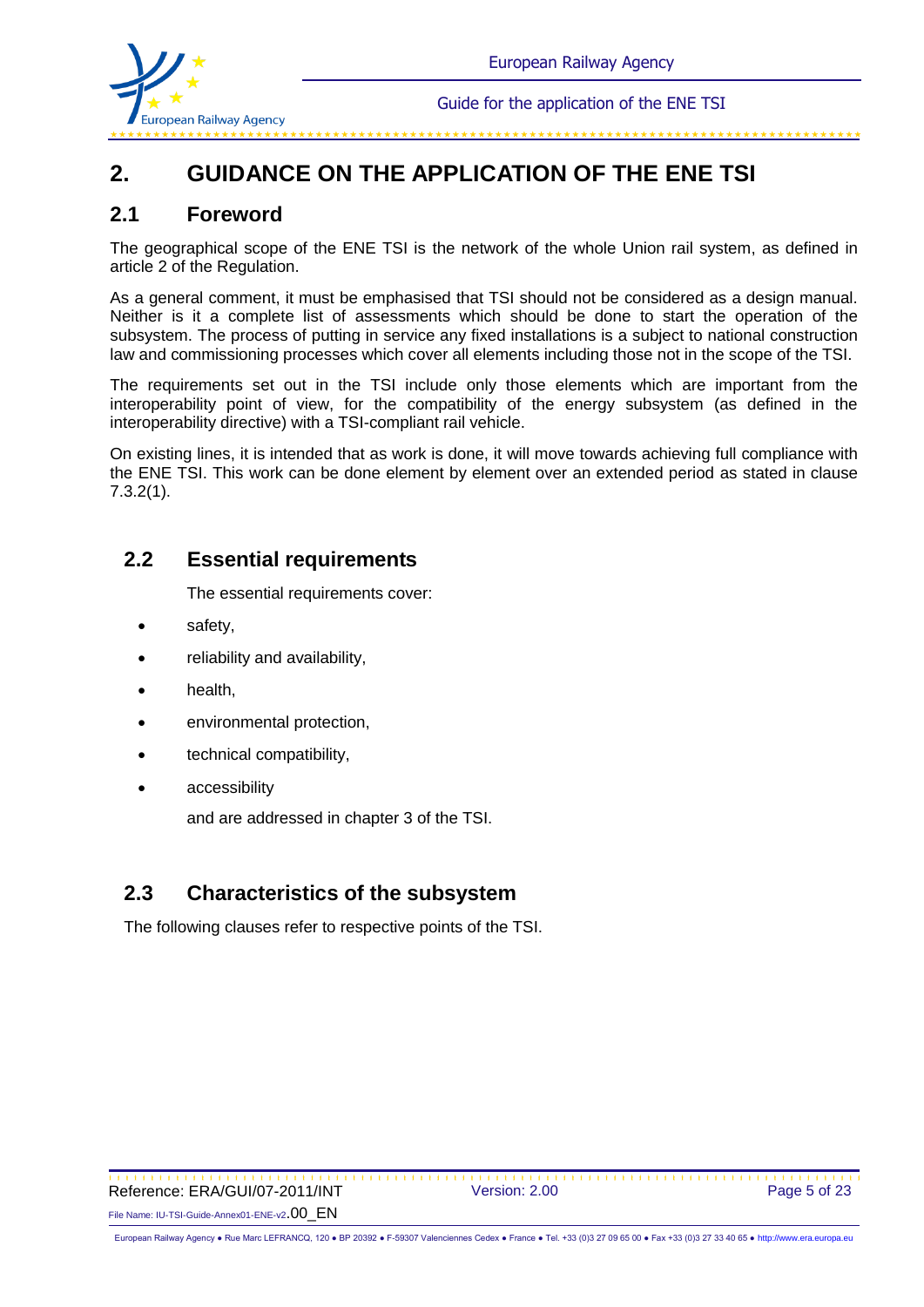

### **2.3.1 Voltage and frequency (point 4.2.3)**

*(1) The voltage and frequency of the energy subsystem shall be one of the four systems, specified in accordance with section 7:* 

- *AC 25 kV, 50 Hz;*
- *AC 15 kV, 16.7 Hz;*
- *DC 3 kV, or*
- *DC 1.5 kV*

*(2) The values and limits of the voltage and frequency shall comply with EN50163:2004, clause 4 for the selected system.*

> The wide extent of existing traction current supply systems and the fact that vehicles designed for operation on more than one traction system are the current state of the art, make the migration to one system not economically viable.

> Therefore the application of AC 25 kV, 50 Hz; AC 15 kV, 16.7 Hz; DC 3 kV or DC 1.5 kV is permitted for new, upgraded or renewed subsystems taking into account the provisions set out in section 7 of the TSI (see also 2.7.2 of this guide).

> The voltage and frequency parameters for these systems are standardised in EN 50163:2004.

> On lines with a speed higher than 250 km/h, only AC systems are permitted because of the high power demand of trains (point 7.2.2. Migration strategy for voltage and frequency of ENE TSI).

For information about the implementation of this TSI see 2.7 of this guide.

### **2.3.2 Parameters relating to supply system performance (point 4.2.4)**

#### *Maximum train current*

*The energy subsystem design shall ensure the ability of the power supply to achieve the specified performance and allow the operation of trains with a power less than 2 MW without power or current limitation.*

> To avoid unnecessary rolling stock costs it was decided that the energy subsystem should allow scheduled trains (a combination of rolling stock coupled together) up to 2 MW without *power or current limitations.*

> *Power or current limitation* should be understood according to clause 7.3 (Power or current limitation device) of EN 50388:2012.

This power limit refers to the maximum power taken from the OCL for a complete train.

The limitations in EN 50388:2012 chapter 7.2 (Automatic regulation) apply to all trains regardless of installed power.

\*\*\*\*\*\*\*\*\*\*\*\*\*\*\*\*\*\*\* Reference: ERA/GUI/07-2011/INT Version: 2.00 Page 6 of 23 File Name: IU-TSI-Guide-Annex01-ENE-v2.00\_EN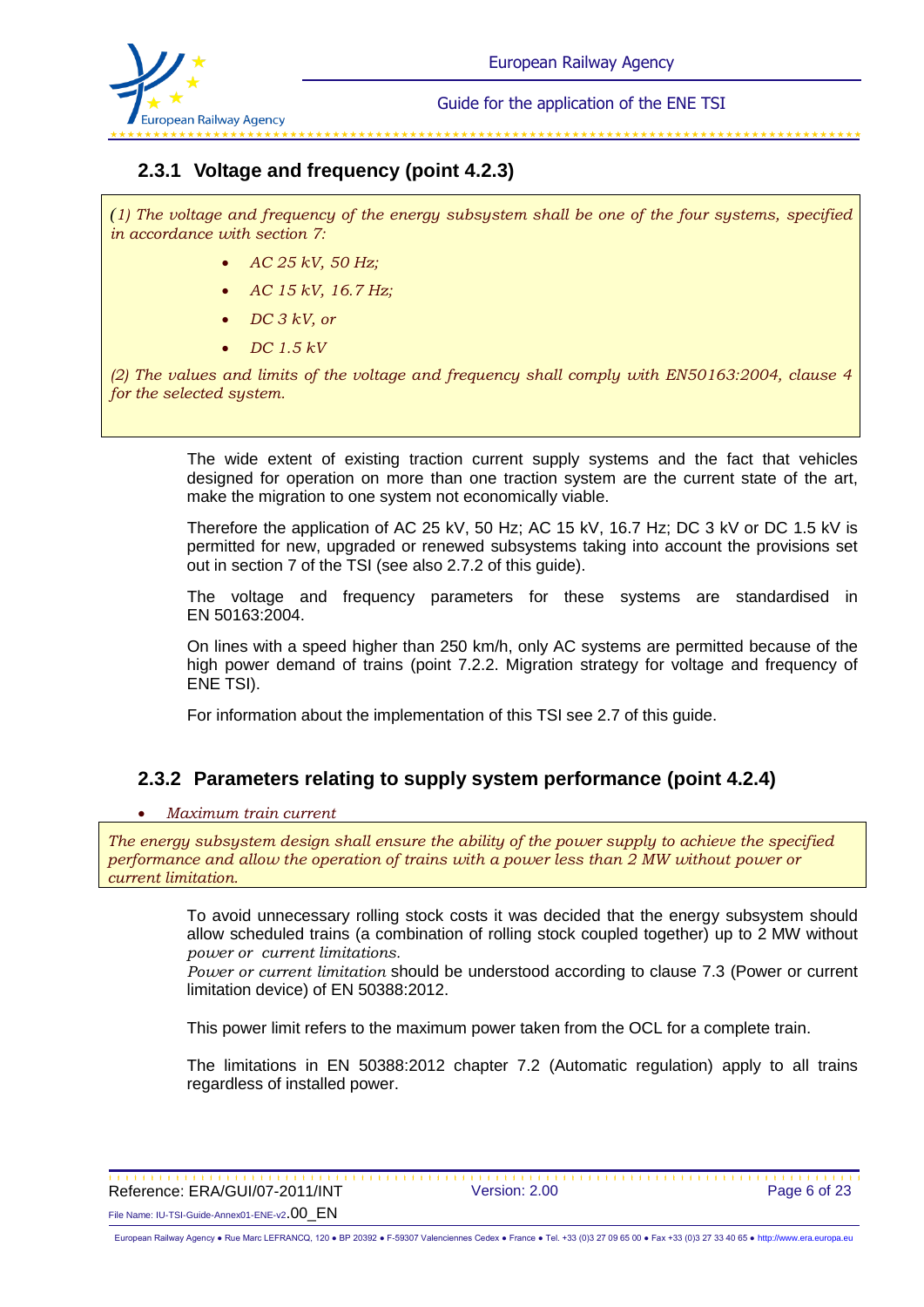

An interface with Operation and traffic management subsystem (Train composition and preparation of the Route Book) has been introduced to complete the scope of this parameter (see also 2.4.2 of this guide).

The maximum allowed train current is given in the RINF, clause 1.1.1.2.2.2.

*Mean useful voltage*

*The calculated mean useful voltage "at the pantograph" shall comply with EN 50388:2012, clause 8, (except clause 8.3 that is replaced by point C.1 of Appendix C).*

*Simulation shall take into account values of the real power factor of trains.* 

*Point C.2 of Appendix C provides additional information to clause 8.2 of the EN 50388:2012.*

Mean useful voltage as a quality index for the power supply system is the only proposed index in EN 50388:2012 for sizing the energy system. This parameter is calculated according to EN 50388:2012, clause 8 (Requirements for performance of power supply). To complement it, Appendix C was added to give more details of the calculation method.

When calculating the power supply quality it is important to remember that the objective is a power supply system that in normal operation it can supply every train with the power required in order to meet the timetable within reasonable costs.

## **2.3.3 Current capacity, DC systems, trains at standstill (point 4.2.5)**

*The OCL of DC systems shall be designed to sustain 300 A (for a 1.5 kV supply system) and 200 A (for a 3 kV supply system), per pantograph when the train is at standstill.*

*The current capacity at standstill shall be achieved for the test value of static contact force given in table 4 of clause 7.2 of EN 50367:2012.* 

*The OCL shall be designed taking into account the temperature limits in accordance with EN 50119:2009 clause 5.1.2.*

> The purpose of this requirement is to prevent overheating of the pantograph contact strip / contact wire contact point when the train is at standstill and is drawing power, for example for auxiliary equipment.

> Information on which contact strip material is used for the tests has to be indicated in the technical file.

## **2.3.4 Regenerative braking (point 4.2.6)**

*AC power supply systems shall be designed to allow the use of regenerative braking able to exchange power seamlessly either with other trains or by any other means.*

*DC power supply systems shall be designed to permit the use of regenerative braking at least by exchanging power with other trains.*

Regenerative braking for both AC and DC systems is widely used in modern rolling stock.

\*\*\*\*\*\*\*\*\*\*\* Reference: ERA/GUI/07-2011/INT Version: 2.00 Page 7 of 23 File Name: IU-TSI-Guide-Annex01-ENE-v2.00\_EN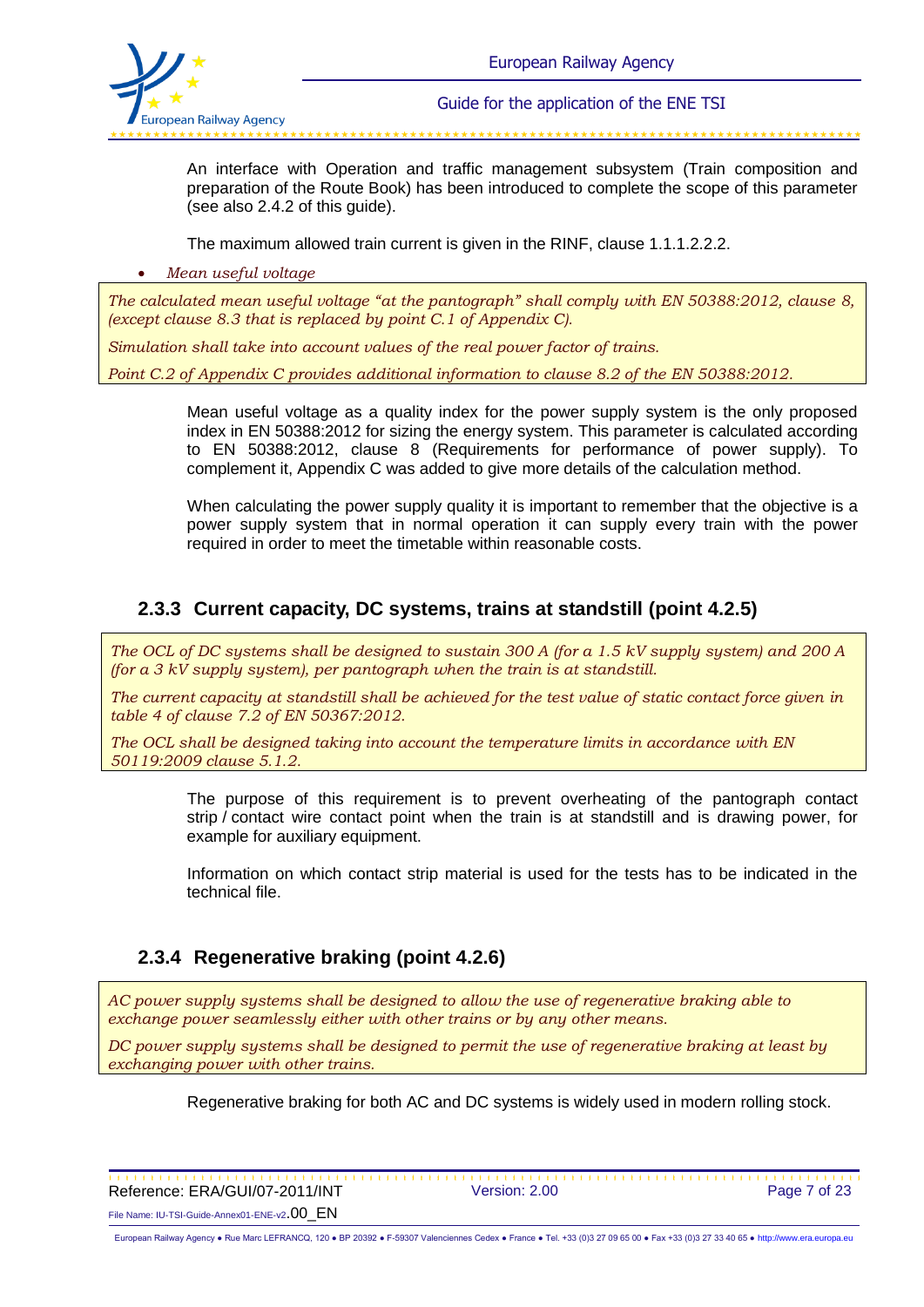

Current technologies, during regenerative braking, allow injection of current into the system with a low harmonic content, which reduces the impact on the quality of energy delivered by the energy supplier to other consumers.

The phrase: "by any other means" covers feeding back energy in the public grid, storage or direct use of energy for other purposes or other consumers.

### **2.3.5 Electrical protection coordination arrangements (point 4.2.7)**

*Electrical protection coordination design of the energy subsystem shall comply with the requirements detailed in EN 50388:2012, clause 11.*

> To co-ordinate protection, a global view of the whole process and the interfaces between the subsystems LOC&PAS and energy is necessary.

For this, the ENE TSI refers to clause 11 (Coordination of protection) of EN 50388:2012.

It is important to note that although clause 11 of the EN 50388:2012 describes the complete electrical protection coordination arrangements, in the ENE TSI only the requirements for the substations are mandatory.

### **2.3.6 Harmonic and dynamic effects for AC systems (point 4.2.8)**

*The interaction of traction power supply system and rolling stock can lead to electrical instabilities in the system.*

*In order to achieve electrical system compatibility, harmonic overvoltages shall be limited below critical values according to EN 50388:2012 clause 10.4.* 

> These phenomena are related to the harmonic and dynamic characteristics of power supply fixed installations and rolling stock, which can create overvoltages and other instability phenomena in the power supply system.

> Particular attention should be paid when introducing a new element (see EN 50388:2012 clause 10.2 (Acceptance procedure for new elements)) into an existing, stable electric environment. The TSI stresses the need for a compatibility study to be carried out in this case, to assess any consequences resulting from the introduction of the new element into the system. The compatibility study is explained in detail in EN 50388:2012 clause 10 (Harmonics and dynamic effects), to which the TSI makes a reference.

> The role of the notified body on this issue is only to check if criteria of EN 50388:2012 clause 10.4 (Methodology and acceptance criteria) are fulfilled in the presented study.

### **2.3.7 Geometry of the overhead contact line (point 4.2.9)**

*The overhead contact line shall be designed for pantographs with the head geometry specified in the LOC&PAS TSI point 4.2.8.2.9.2 taking into account the rules set out in point 7.2.3 of this TSI.*

 Reference: ERA/GUI/07-2011/INT Version: 2.00 Page 8 of 23 File Name: IU-TSI-Guide-Annex01-ENE-v2.00\_EN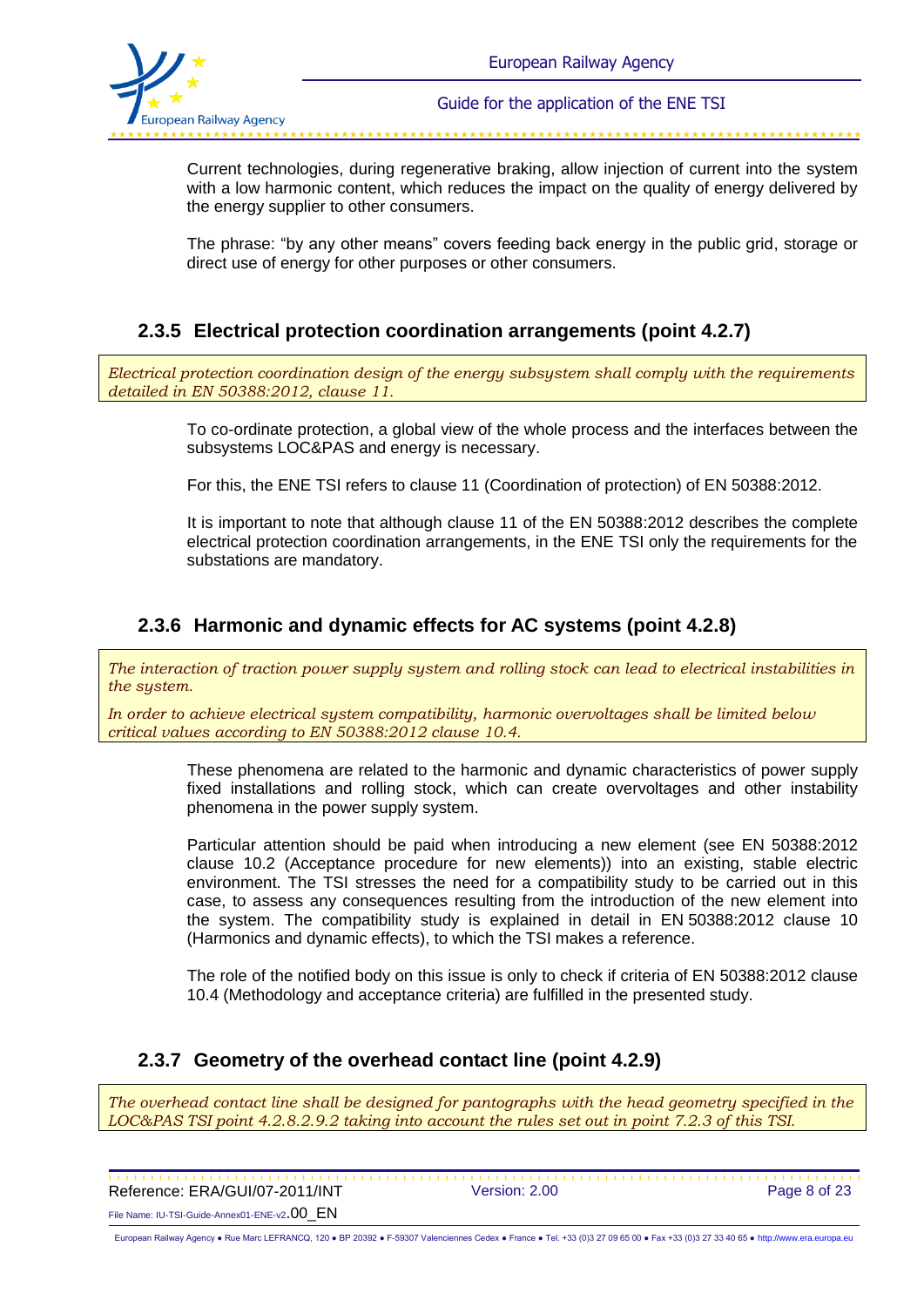

#### *Contact wire height*

Geometry of the overhead contact line is the main interface with the pantograph.

The contact wire height is defined by table 4.2.9.1, including the nominal contact wire height, the minimum design contact wire height and the maximum design contact wire height.

These three values are in relation with the design speed of the line.

Additional information on the minimum and maximum design contact wire heights is given in EN 50119:2009.

These values are given in the RINF, clauses 1.1.1.2.2.5 and 1.1.1.2.2.6.

Those parameters are set out to ensure that the absolute minimum and maximum values are always within the pantograph working range.

Maximum contact wire height is included to fulfil local needs (e.g. washing tracks, workshops, loading areas, etc.) where trains move at low speed, without requirements regarding dynamic behaviour and quality of current collection performance between the pantograph and the OCL.

The contact wire gradient and rate of change of gradient is taken into account to assure proper dynamic behaviour and quality of current collection (4.2.12).

For the 1520 mm track gauge network, particular requirements for height have been included.

#### *Maximum lateral deviation*

*The maximum lateral deviation of the contact wire in relation to the track centre line under action of a cross wind shall be in accordance to table 4.2.9.2.*

*The values shall be adjusted taking into account the movement of the pantograph and track tolerances according to Appendix D.1.4.*

> The maximum permissible lateral deviation is related to the target profiles of the pantograph head, as defined in the LOC&PAS TSI, point 4.2.8.2.9.2.

> Lateral deviation values are adapted in accordance with the pantograph movement and track tolerances taking into account Appendix D to the ENE TSI.

For the 1520 mm track gauge network, particular values for lateral deviation are set out.

#### **2.3.8 Pantograph gauge (point 4.2.10)**

Determination of the mechanical kinematic pantograph gauge.

This point – together with Appendix D to the ENE TSI – is based on the EN 15273 series relating to detailed calculation of gauge for infrastructure and vehicles.

This TSI uses the concepts of width and length of the pantograph head as defined in Figure 2.3.7 below.

\*\*\*\*\*\*\*\*\*\*\*\*\*\*\*\*\*\*\*\*\*\*\*\*\*\*\* Reference: ERA/GUI/07-2011/INT Version: 2.00 Page 9 of 23 File Name: IU-TSI-Guide-Annex01-ENE-v2.00\_EN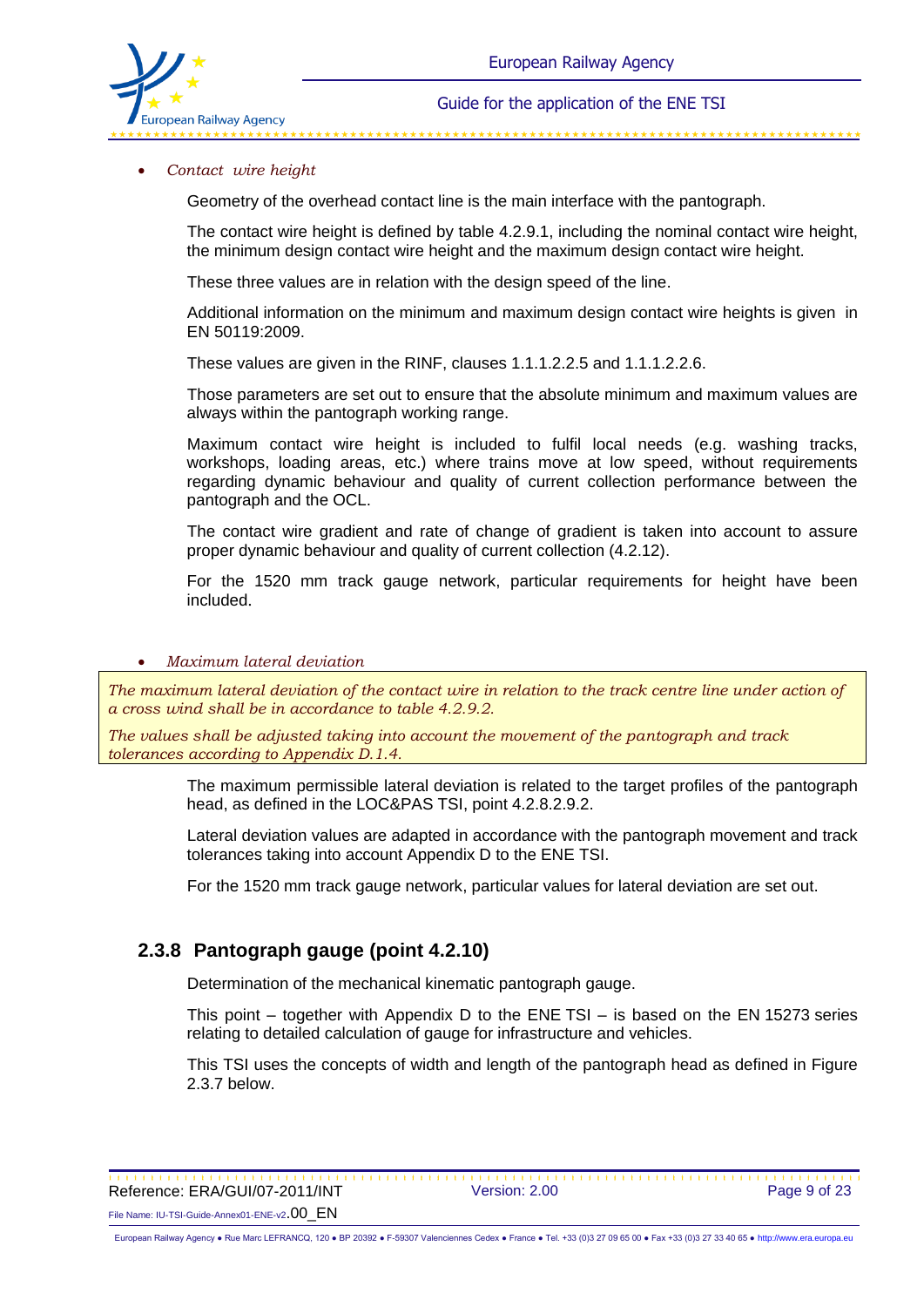



Figure 2.3.7 – Pantograph head, width and length (according to Fig. 1 EN 50206-1:2010)

Appendix D is considered to be more specific to TSI conforming rolling stock and pantographs.

Appendix D defines the reference profile that is used to calculate the minimum structure gauge necessary for free passage and the maximum lateral deviation of the contact wire.

Determination of the static pantograph gauge:

Appendix D contains the requirement for static pantograph gauge for the 1520 mm track gauge network.

#### **2.3.9 Mean contact force (point 4.2.11)**

*(1) The mean contact force Fm is the statistical mean value of the contact force. Fm is formed by the static, dynamic and aerodynamic components of the pantograph contact force.*

*(2) The ranges of Fm for each of the power supply systems are defined in EN 50367:2012 Table 6.*

*(3) The overhead contact lines shall be designed to be capable to sustain the upper design limit of Fm given in EN 50367:2012 Table 6.*

*(4) The curves apply to speeds up to 320 [km/h]. For speeds above 320 [km/h] procedures set out in point 6.1.3 shall apply.*

> To define the contact force limits for interaction performance, a reference to the EN 50367:2012 replaces the former curve charts and formulas (see HS and CR TSI ENE - limits for interaction performance (contact force)).

 Reference: ERA/GUI/07-2011/INT Version: 2.00 Page 10 of 23 File Name: IU-TSI-Guide-Annex01-ENE-v2.00\_EN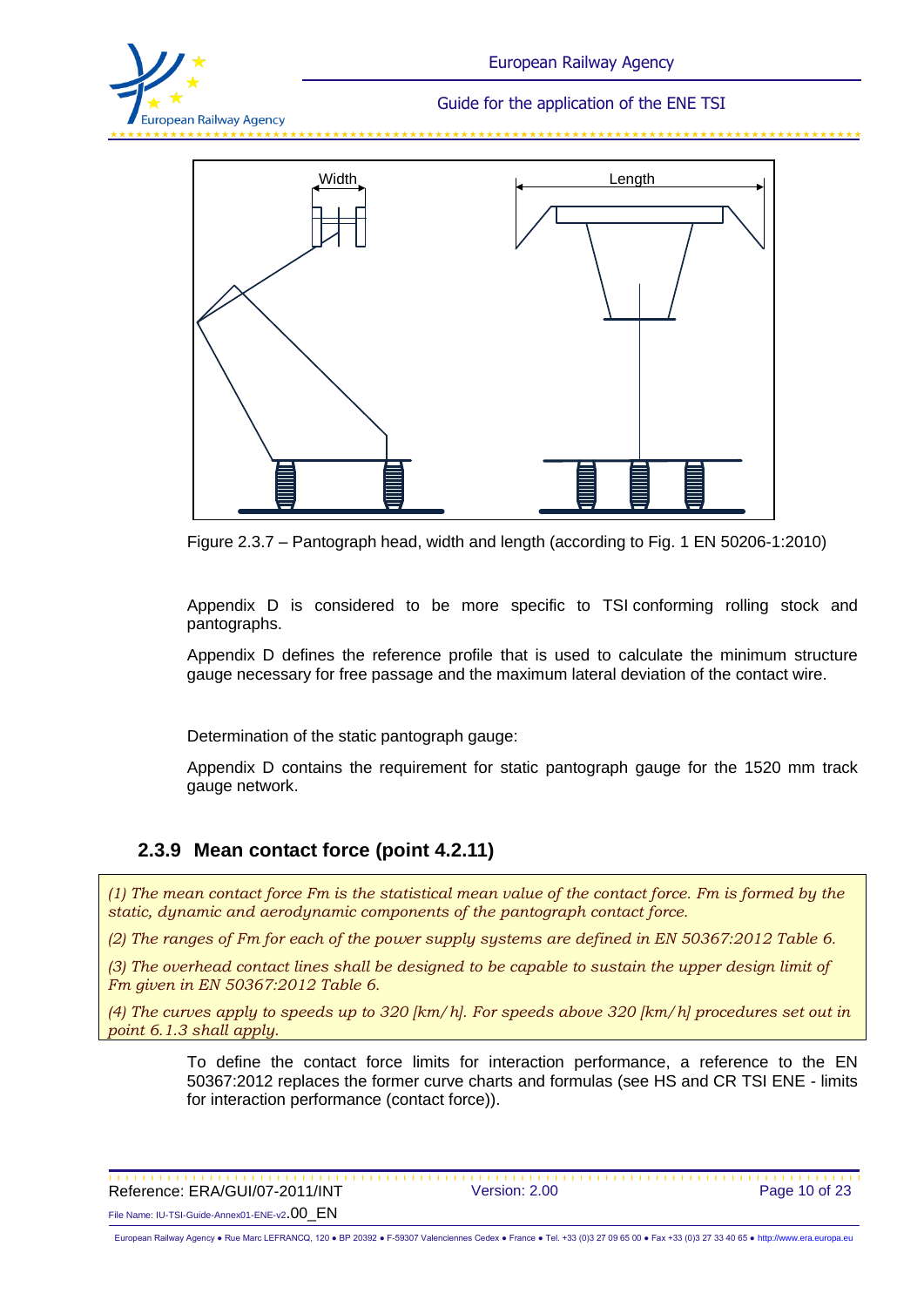

The formulas in EN 50367:2012 (table 6) represent the upper design limit of Fm, following the same approach as in the CR ENE TSI.

Consequently OCL should be designed to accept a vehicle with a pantograph exerting a contact force in the range between *Fm,min* and *Fm,max* as indicated in EN 50367:2012 (Table 6).

TSI requires that the overhead contact line is designed to be capable to sustain the upper design limit of  $F_m$  given in EN 50367:2012 Table 6. Therefore, the mean contact force exerted during the measurement for the assessment of the OCL is *Fm,max* or higher. This is necessary because of the fact that  $F_m$  cannot be adjusted exactly for the measurement.

#### **2.3.10Dynamic behaviour and quality of current collection (point 4.2.12)**

*(1) Depending on the assessment method, the overhead contact line shall achieve the values of dynamic performance and contact wire uplift (at the design speed) set out in Table 4.2.12.*

> Compared with previous TSIs, requirements for dynamic behaviour and quality of current collection have been separated from assessment methods.

For more details about assessment, see 2.6 of this guide.

### **2.3.11Pantograph spacing (point 4.2.13)**

*The overhead contact line shall be designed for a minimum of two pantographs operating adjacently, in such a way that minimum spacing centre line to centre line of adjacent pantographs heads is equal or lower than values set out in one column "A", "B", or "C" selected from Table 4.2.13.*

For the design of OCL, it is important to underline that the aim of the values in table 4.2.13 is:

- to set out that OCLs have to be designed to accept at least two pantographs.
- to set out a classification of OCL design configurations (types A, B or C).
- to set out the maximum distance from centre line to centre line of adjacent pantographs for OCL design.
- to set out a baseline for specifying the OCL limits in the RINF with which the operators need to take into account before placing a train into service on the line. When the operator does not comply with the values given in RINF, additional tests can be performed.
- not to set out the minimum distance from centre line to centre line of adjacent pantographs heads in the context of LOC&PAS IC or subsystem assessment.

 Reference: ERA/GUI/07-2011/INT Version: 2.00 Page 11 of 23 File Name: IU-TSI-Guide-Annex01-ENE-v2.00\_EN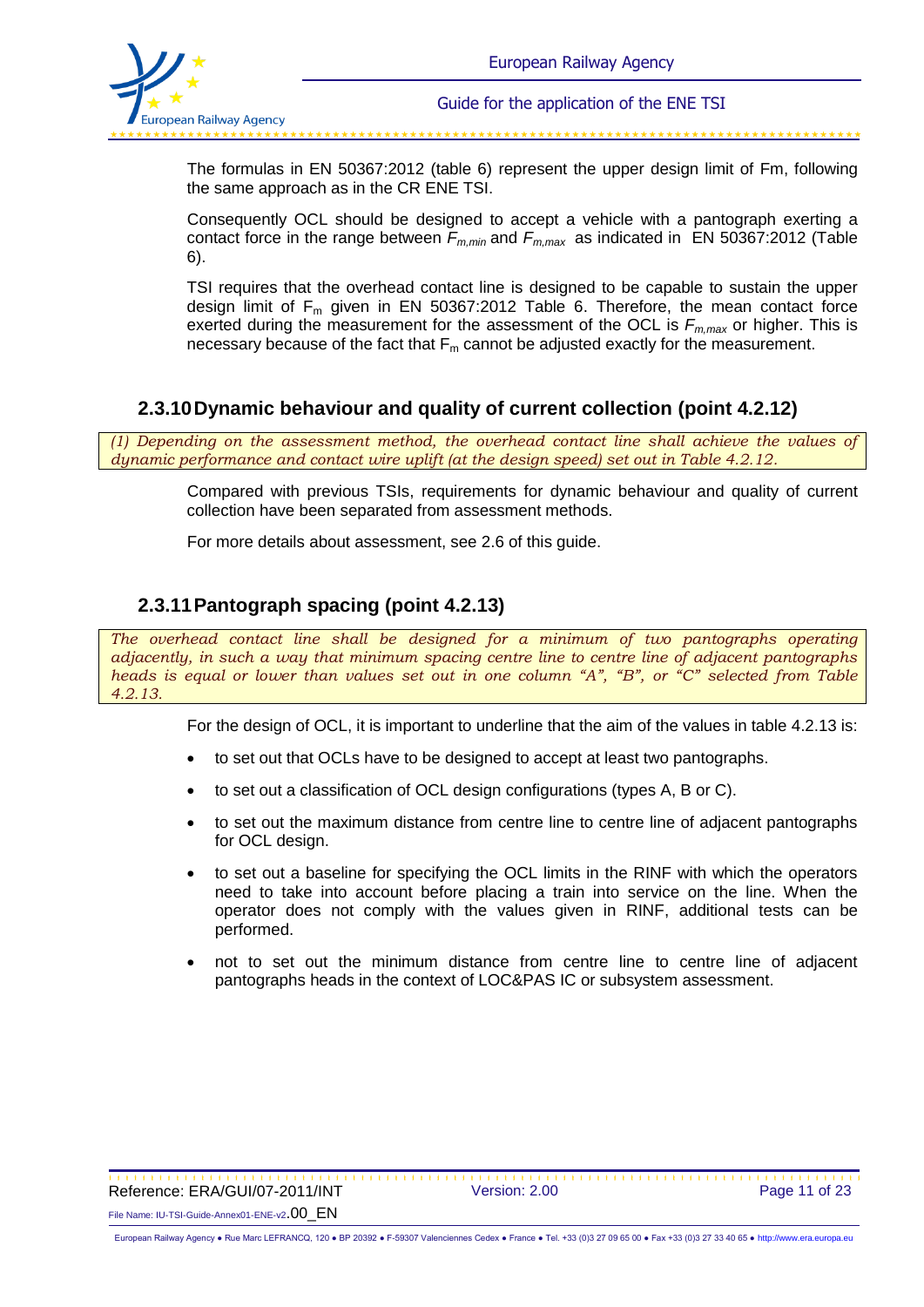



**Design values for AC-OCL of type B** (ordinates: distance (m), abscissas: speed (km/h))

The figure above gives an example for an AC- OCL of type B. The OCL designer is free to move the boundary line further within the grey area. The actual values are given in the RINF. When the values are exactly the values of type B, then the white area gives the allowed values for trains.

Table 4.2.13 - *Pantograph spacing for OCL design* - defines the minimum spacing centre line to centre line of two pantographs operating adjacently.

The columns headed "A", "B" and "C" are specified as a "benchmark" to define a minimum specification of the performance of the overhead line for the operation of trains with up to two pantographs. This "benchmark" sets an assessable position.

The actual design spacing can be reduced to allow the operation of trains with closer pantographs at a higher speed, or to allow for three or more pantographs in use on a train. In many cases, building to the minima defined by the TSI may be insufficient to deliver the needs of particular train operators – the designer needs to take this into account when designing the overhead line.

Information about the number of pantographs operating on a train and the distances between two consecutive pantographs which can be used on a certain line at a given speed are set in the RINF, clause 1.1.1.2.3.3.

#### **2.3.12Separation sections (point 4.2.15 and 4.2.16)**

The main goal of the separation sections is to ensure that a vehicle passing through does not bridge two adjacent phases/systems.

 Reference: ERA/GUI/07-2011/INT Version: 2.00 Page 12 of 23

File Name: IU-TSI-Guide-Annex01-ENE-v2.00\_EN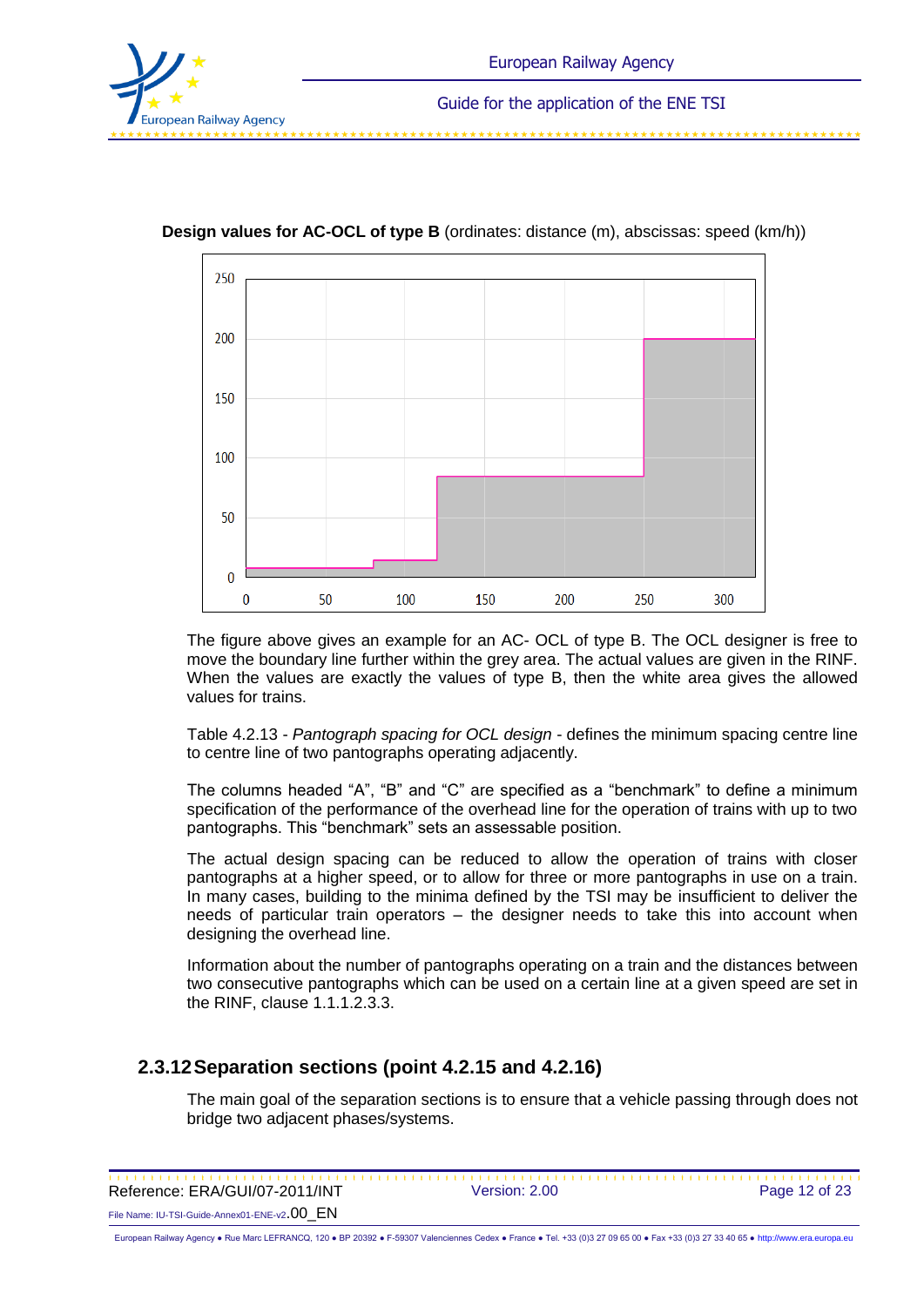

والمداول والمداول والمداول والمداول والمداول والمداول والمداول والمداول والمداول والمداول والمداول والمداول والمداول

In case of lines with speed  $y \ge 250$  km /h the requirements from HS ENE TSI related to design were kept. For other lines the TSI gives greater freedom in the design of the separation sections.

Details of the particular separation section are given in the RINF, clause 1.1.1.2.4.

Further information is given in EN50367:2012 and EN50388:2012.

Where necessary to separate two feeding sections of the same system (phase shift occur without any load), the rules for phase separation sections are applicable as well.

Section length in separation sections has to ensure that overlaps between the sections are considered. The overall length D will ensure that the first passing pantograph will securely leave the first section before the second one enters into it. The definition of D within separation sections using static calculation is not sufficient, dynamic influence has to be taken into account.

### **2.3.13 On-ground energy data collecting system (point 4.2.17)**

*(2) The on-ground energy data collecting system shall receive, store and export CEBD without corrupting it.*

> The significant impact on drafting ENE TSI (compare to CR ENE TSI) had the extension by the new Directive 2011/18/EU (amending Directive 2008/57/EC), of the Energy subsystem to cover also the trackside of the electricity consumption measuring system.

The traction current measuring system has been split into two parts:

- On-ground energy data collecting system (DCS), set out in the ENE TSI,
- On-board energy measurement system (EMS), set out in the LOC&PAS TSI.

More details on the implementation strategy are in 2.7.4 of this guide.

There is no assessment of the on-ground energy data collecting system to be carried out by the notified body in the verification of the energy subsystem.

#### **2.4 Interfaces**

The interfaces between energy and other subsystems are covered in point 4.3 of the TSI. In this section only interfaces which need more explanations are developed.

Compared to the previous ENE TSIs the relevance with SRT TSI was removed, because the particular requirements related to the energy subsystem to be considered in tunnels are covered by the new SRT TSI.

#### **2.4.1 Interface with Rolling Stock subsystem.**

The complete list of corresponding parameters between ENE and LOC&PAS TSI are given in the table 4.3.2. In the points below particular aspects are highlighted.

 Reference: ERA/GUI/07-2011/INT Version: 2.00 Page 13 of 23

File Name: IU-TSI-Guide-Annex01-ENE-v2.00\_EN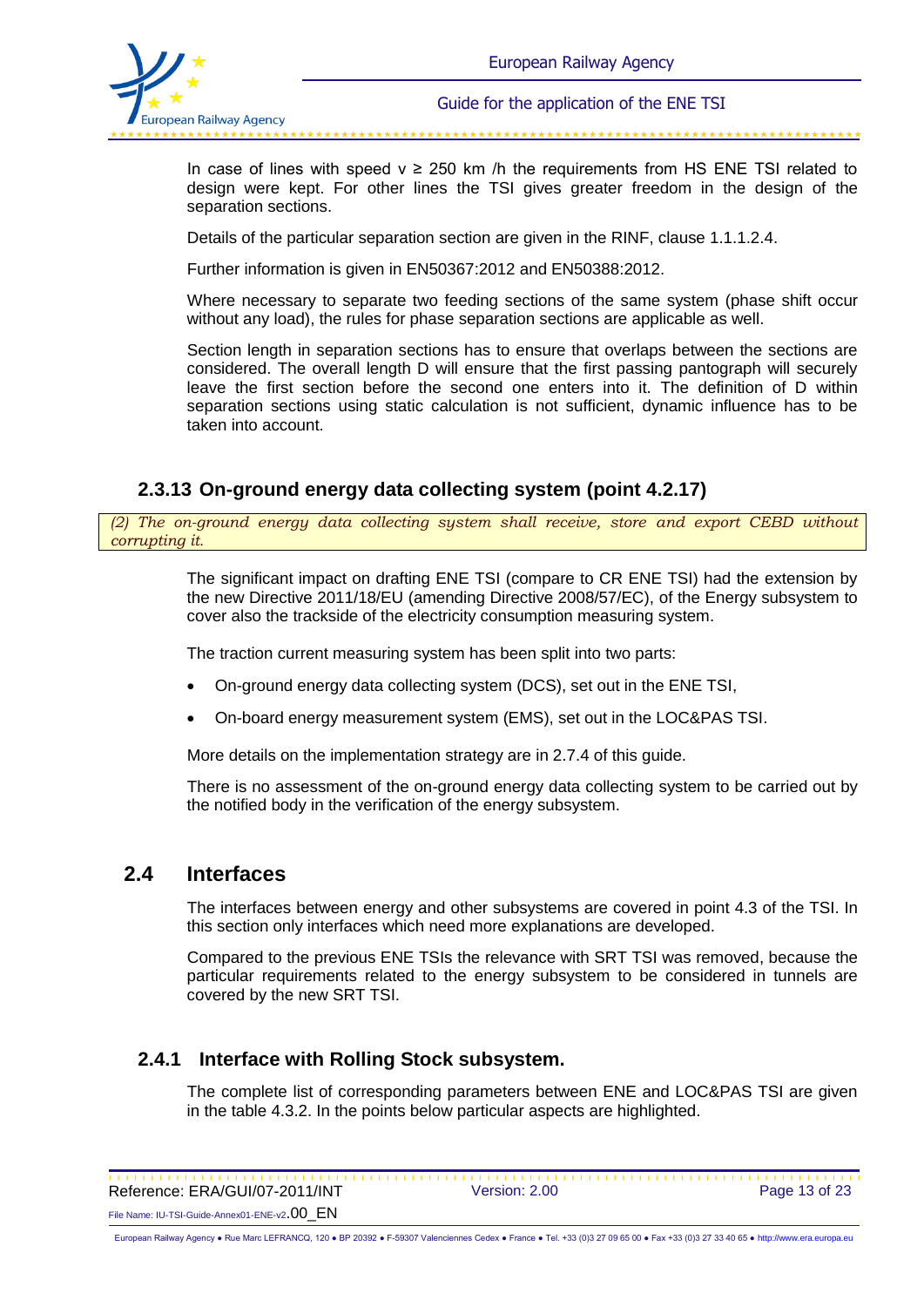

#### 

#### **2.4.1.1 Contact wire material / Contact strip material**

The interface between rolling stock and energy subsystems and related parameters in both TSIs has taken into account the results of the research project (CoStrIM-contact strip material) in the case of acceptance of copper impregnated carbon on AC network. Other materials, approved on particular networks, are indicated in the RINF, clause 1.1.1.2.3.4.

#### **2.4.1.2 On-ground energy data collecting system/on-board energy measurement system**

Following the publication of the Directive 2011/18/EU, the introduction in the scope of energy subsystem the trackside of the electricity consumption measuring system, required a closer look at the interface between vehicle and ground in data transmission. While drafting ENE TSI there was not common agreement on this interface and as a result the specification related to interface protocols and transferred data format are an open point (see Appendix D of LOC&PAS TSI).

It is important to differentiate the meaning of the following concepts:

- Energy settlement system,
- Data collecting system.

Energy settlement system is defined as the process by which data from measured points are attributed to the particular point of the energy supply chain, combining with tariff information, providing a basis for payments for the volume of energy, the use of system charges associated with transmission and distribution networks, and also the contractual trade arrangement between the actors of the energy chain (e.g. generators, transmission / distribution system operators, suppliers, customers etc.).

Data collecting system is an on-ground service collecting the Compiled Energy Billing Data (CEBD) from an on-board energy measurement system (EMS).



Following diagram illustrates the main relationships:

 Reference: ERA/GUI/07-2011/INT Version: 2.00 Page 14 of 23 File Name: IU-TSI-Guide-Annex01-ENE-v2.00\_EN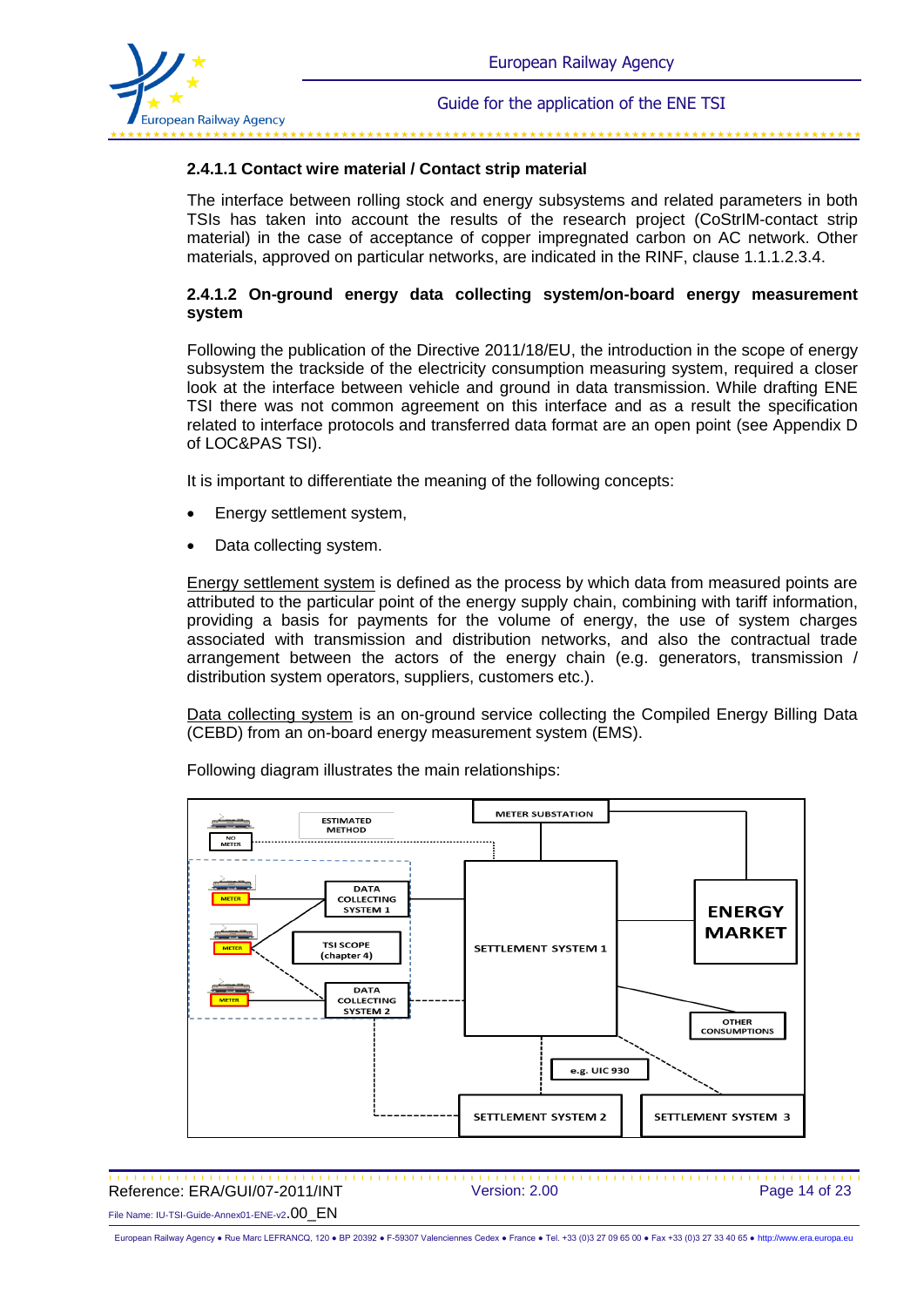

From the railway interoperability point of view, it is required for any EMS to be able to exchange data with any DCS.

The aim of UIC 930 (Exchange of data for cross-border railway energy settlement) is to define the processes and protocols used for exchange of energy consumption data between IMs, and therefore compliance with UIC 930 is not required by ENE TSI.

Member States shall ensure that an on-ground settlement system capable of receiving data from any DCS and accept it for billing is to be implemented, two years after the closing of the open point noted below.

#### **Open point**

The open point relates to the on-board to ground communication protocol and the structure and the format of the data (e.g. XML).

ENE TSI Regulation states that this open point shall be closed 2 years after the entry into force of this ENE TSI Regulation.

Appendix I of LOC&PAS TSI (Open points that do not relate to technical compatibility between the vehicle and the network) indicates that the EN 61375-series (Train communication network) of standard should be used.

The solution set out in Annex A of EN 50463-4 2012 (Energy measurement on board trains, Part 4: Communication) (containing protocol and data format) and defined as the preferred solution is intended to be broadly compatible with EN 61375.

The EN 50463:2012 series (Energy measurement on board trains) is being revised to define the format of the data and to ensure full compatibility with the EN 61375 series (Train communication network).

#### **2.4.2 Operation and traffic management**

The Energy subsystem not only interfaces with an individual unit (defined in the LOC&PAS TSI) but also with a train (which can be a composition of units assembled by the RU at the operational level). In this context there are some energy subsystem parameters (see point 4.3.5 of ENE TSI) which have an interface with the operation and traffic management subsystem. Those parameters having impact on the design of the energy subsystem, and affect the preparation and operation of trains are reflected in the Register of Infrastructure and RU documents (route book).

 Reference: ERA/GUI/07-2011/INT Version: 2.00 Page 15 of 23 File Name: IU-TSI-Guide-Annex01-ENE-v2.00\_EN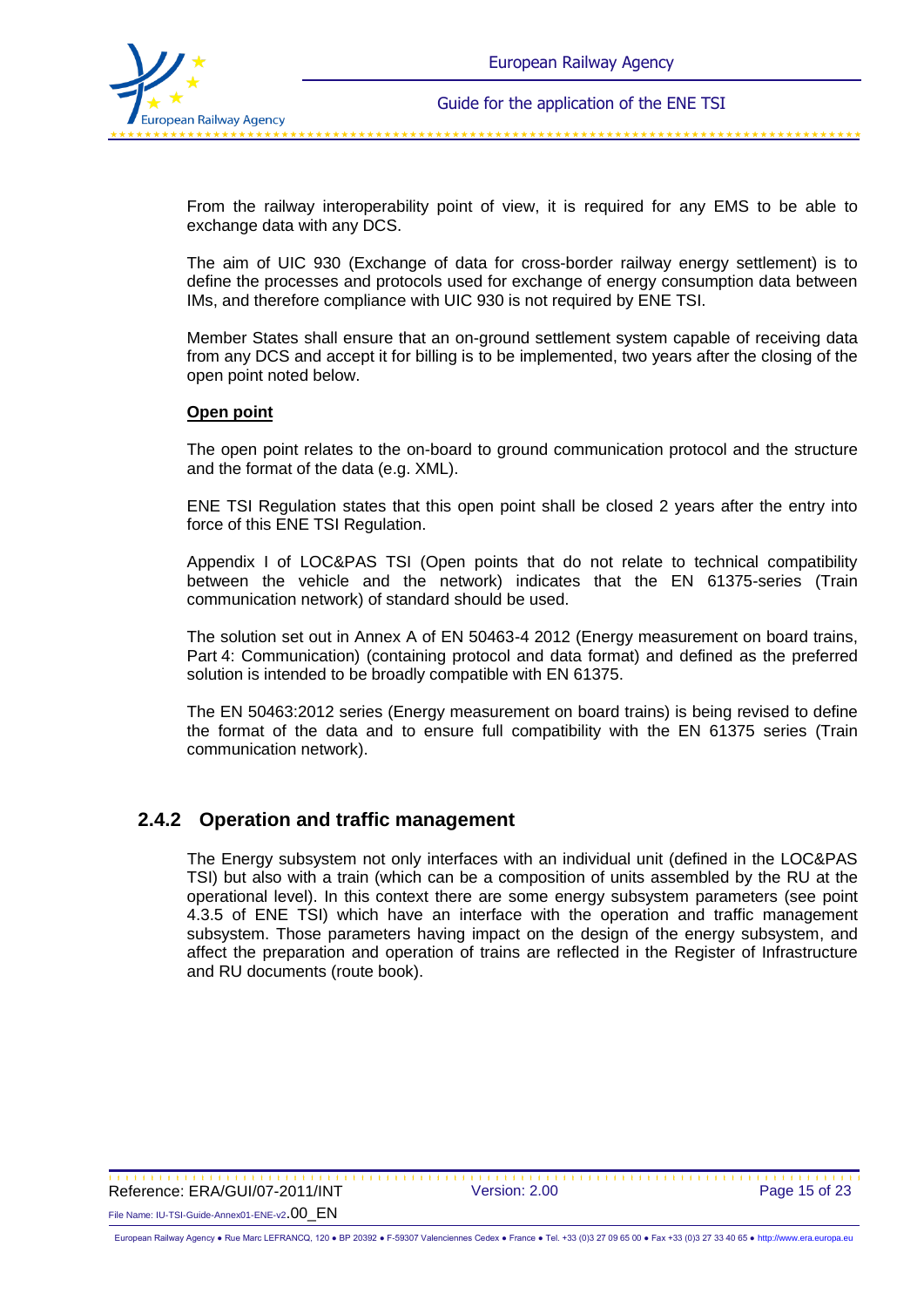

## **2.5 Interoperability constituents (ICs)**

#### OCL as IC

Experience supports the idea of keeping OCL as IC, because the advantages are important:

- harmonisation of the different "types" of OCL,
- reduction of the proliferation of different versions of OCL and different assessment stages of the same OCL if applying the procedure of an intermediate statement of verification (ISV),
- OCL can be offered as a "product" on the market,
- reduction in the process of assessment of the subsystem when using an OCL that has already been certified.

Overhead contact line, see 5.1 (2) (b) of ENE TSI.

Regarding the definition of OCL, in point 5.1, feeders and jumpers are included in so far as they are influenced by parameters defined in point 5.2 of the ENE TSI.

## **2.6 Conformity assessment**

#### **2.6.1 General**

The conformity assessment is performed on two levels:

- assessment of conformity of the interoperability constituent (the OCL), defined in point 6.1 of the ENE TSI,
- the EC verification of the energy subsystem, defined in point 6.2 of the ENE TSI.

For the assessment of conformity of the interoperability constituent OCL and EC verification of the energy subsystem modules defined in in the Commission Decision 2010/713/EU apply. The choice between modules, for the IC and subsystem is given in chapter 6 of the ENE TSI.

When a particular assessment procedure is needed, the ENE TSI describes it in specific sections (OCL is defined in 6.1.4 and subsystem defined in 6.2.4).

Some aspects of the particular assessment procedure are explained below.

#### **2.6.2 Interoperability constituent – overhead contact line**

The goal of the assessment procedure is to verify the design of the OCL against the relevant requirements set out in point 5.2.1 of the ENE TSI.

Table A.1 describes the assessment stages of the OCL as IC.

\*\*\*\*\*\*\*\*\*\*\*\*\*\*\*\*\*\*\*\*\*\*\*\* Reference: ERA/GUI/07-2011/INT Version: 2.00 Page 16 of 23 File Name: IU-TSI-Guide-Annex01-ENE-v2.00\_EN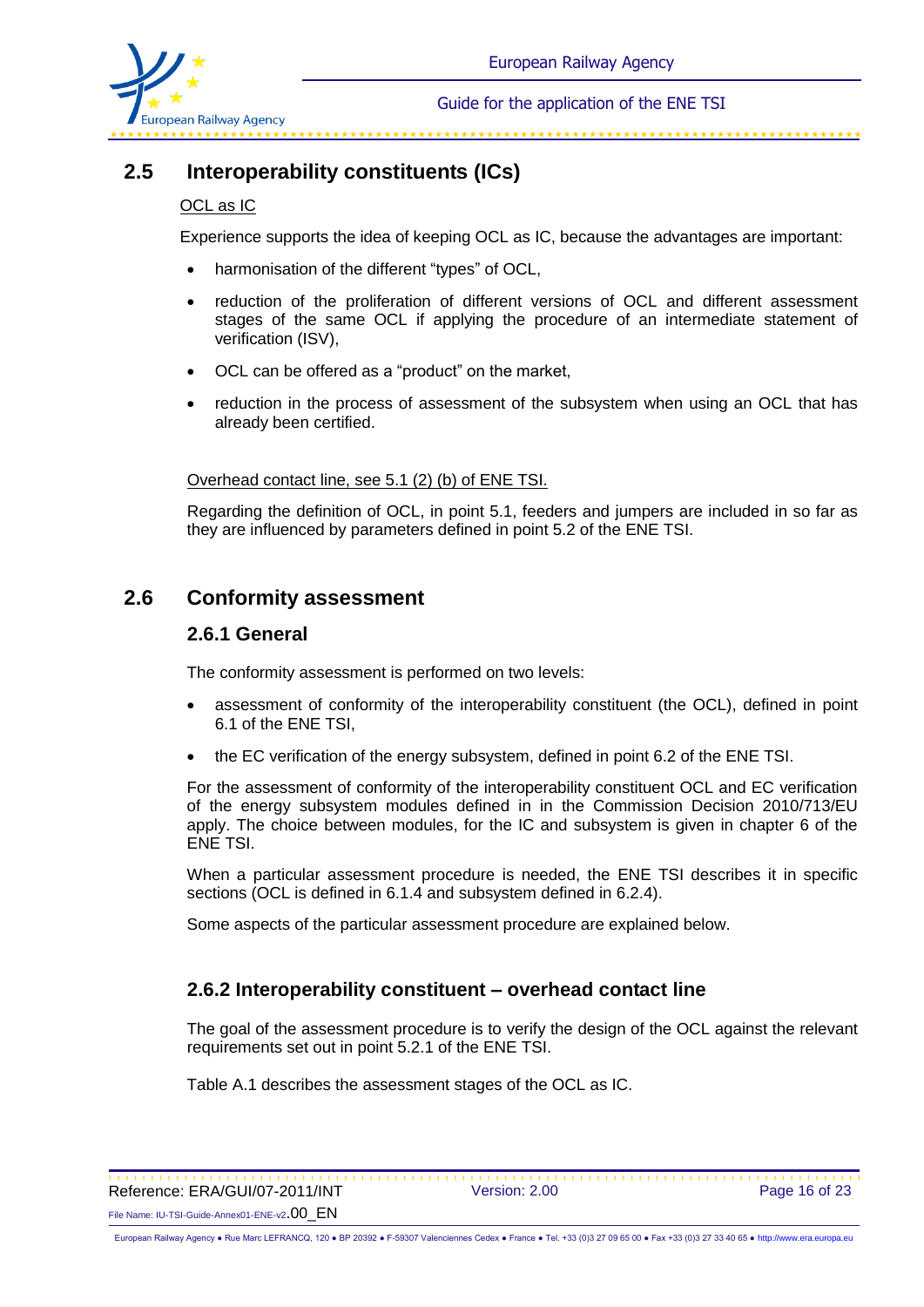

The assessment of the OCL as an IC is carried out in two phases; a design review, and for some parameters tests are required, in accordance with the particular assessment procedure for the interoperability constituent (see 6.1.4 of the ENE TSI).

Particular attention should be paid to the assessment of existing OCL designs used before the publication of this TSI (see point 2.6.4 of this guide).

#### **2.6.2.1 Particular assessment procedure for the interoperability constituent – overhead contact line**

2.6.2.1.1 Assessment of dynamic behaviour and quality of current collection

The dynamic behaviour and quality of current collection describes the relationship between the overhead contact line and pantograph in order to obtain the proper quality of current collection and to avoid excessive wear or damage.

To improve clarity, compared with the previous CR ENE TSI, this point has been rearranged into 3 parts:

- o Methodology (containing general explanations)
- o Simulation (design review)
- o Measurement (site tests)

To facilitate and accelerate the process of assessment, the TSI includes the possibility of performing the simulation using types of pantograph that are under the process of IC certification, provided that they fulfil the other requirements of LOC&PAS TSI.

Assessment of this requirement is defined in point 6.1.4 of the ENE TSI and the performance is confirmed by simulation at each of the speed / pantograph spacing combination for which the overhead line has been designed. For EC certification of the OCL design as an IC, at least the worst case arrangements (spacing / speed) of pantographs derived from the simulation is repeated in a site dynamic test.

In site tests with multiple pantographs, a combination of the two pantographs that have been used in the simulation is permitted.

The procedure to assess the dynamic behaviour and current collection of the pantograph as IC is not in the scope of ENE TSI but is defined in LOC&PAS TSI.

#### 2.6.2.1.2 Assessment of current at standstill (DC systems)

For DC systems, additional assessments need to be done to avoid overheating of the contact point at standstill.

The methodology is defined in Annex A.3 (additional tests for DC systems) of EN 50367:2012. For the assessment, the test value of static contact force given in EN 50367:2012 (table 4, point 7.2) should be used.

 Reference: ERA/GUI/07-2011/INT Version: 2.00 Page 17 of 23 File Name: IU-TSI-Guide-Annex01-ENE-v2.00\_EN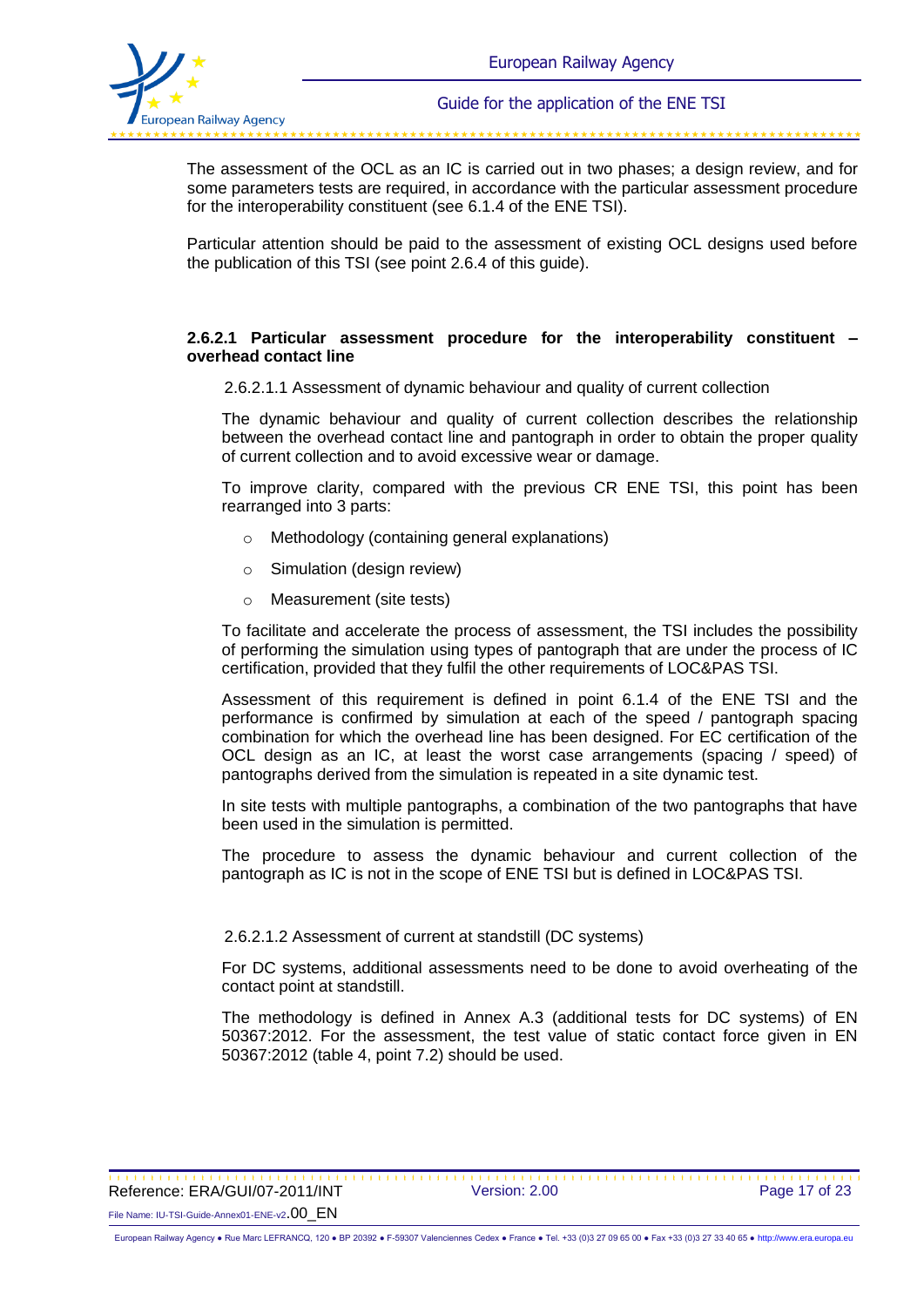

### **2.6.3. Energy subsystem**

The main concerns in the assessment of energy subsystem refer to the incorporation of the OCL into it.

In general the energy subsystem must contain an OCL - IC which holds an EC declaration of conformity. In this case the assessment of the design of the OCL is already done and the assessment of the OCL in the subsystem will focus on the integration into subsystem.

If the energy subsystem consists of an OCL which does not hold an EC declaration of conformity (as specified in 6.3 of the ENE TSI), the assessment of the energy subsystem will take more effort. In this case the OCL also needs to be assessed against the requirements as defined in Table B of the ENE TSI (indicated by  $X^{2}$ ).

#### **2.6.3.1 Particular assessment procedures for Energy Subsystem - related to OCL**

When the OCL has been certified as an interoperability constituent, it can be used on interoperable lines after the integration into a subsystem.

2.6.3.1.1 Assessment of dynamic behaviour and quality of current collection (integration into a subsystem)

The main aspect of assessment of the dynamic behaviour and quality of current collection of a certified OCL is the identification of allocation design and installation errors.

*These measurements shall be carried out with an interoperability constituent pantograph, exhibiting the mean contact force characteristics as required by point 4.2.11 of this TSI for the design speed of the line considering aspects related to minimum speed and siding tracks.*

> *Minimum speed* should be understood as the operational speed for any track. When the operational speed is less than the design speed of the IC OCL (e.g. for layout and/or track and/or signalling constraints), the test should be carried out at the maximum operational speed of the track.

> The maximum operational speed of the track is included in the 'EC' certificate of verification issued by the notified body in the conditions of validity of the certificate.

> For speeds up to 120 km/h (AC systems) and for speeds up to 160 km/h (DC systems) significant installation errors are not generally demonstrated by contact force measurement. In this case, alternative methods of identifying construction errors may be used, such as measurement of the contact wire height, stagger and space for uplift. This approach cannot be adopted for the process of IC certification.

 Reference: ERA/GUI/07-2011/INT Version: 2.00 Page 18 of 23 File Name: IU-TSI-Guide-Annex01-ENE-v2.00\_EN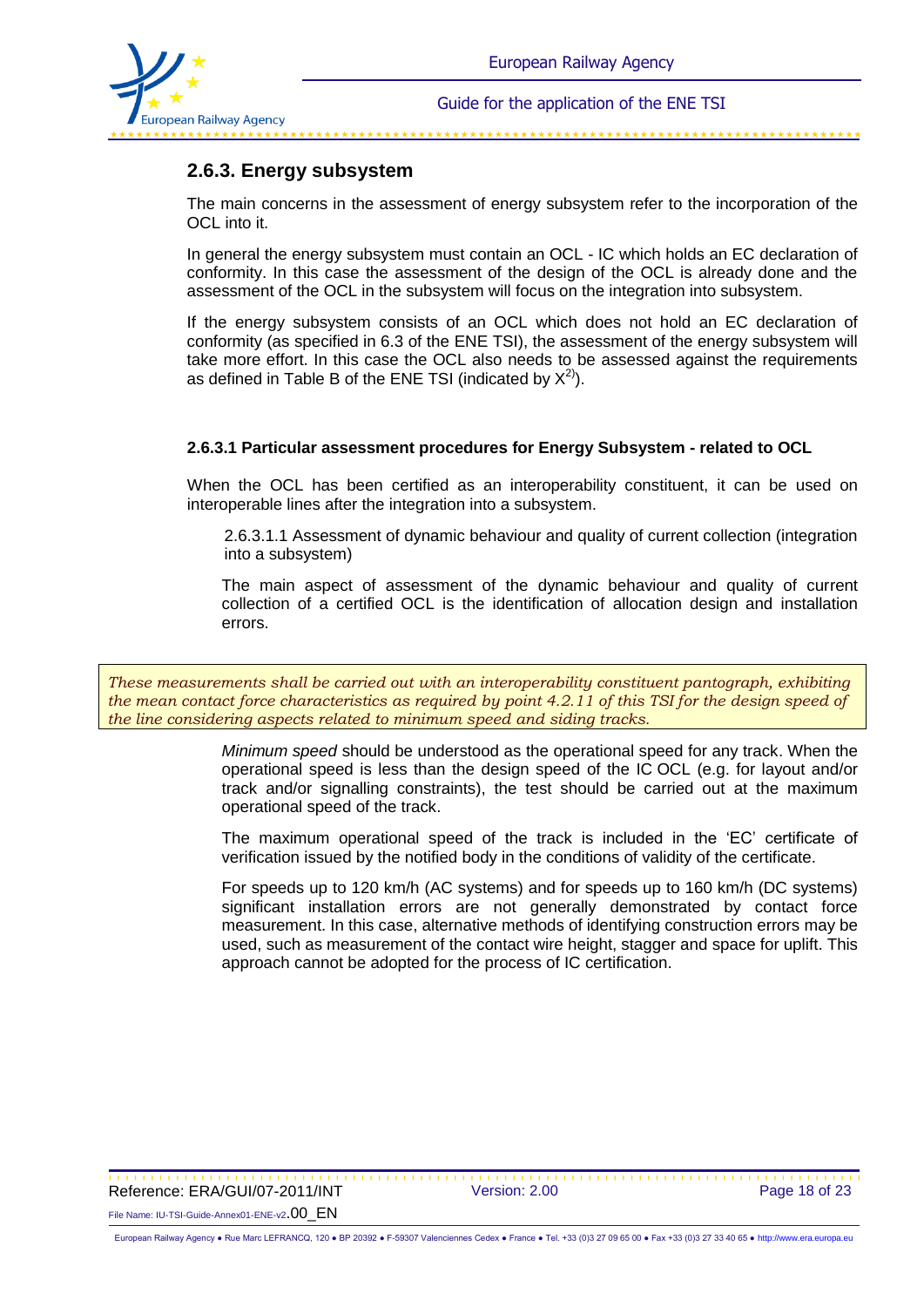

\*\*\*\*\*\*\*\*\*\*\*\*\*\*\*\*\*\*

### **2.6.4. Assessment of existing OCL designs - clarifications**

The implementation of ENE TSI for the existing OCL designs creates concerns and questions in relation to the process of assessment, which can be summed up in three groups:

a) Legal framework for further application of existing OCL designs which are already in use in the particular network (for OCL as IC and for non-certified OCL)

At the beginning it has to be underlined that ENE TSIs did not set any new requirements and generally reflected the current state of the art. In this sense the existing OCLs in use, supported by extensive operational and maintenance records, should fulfil most of the TSI requirements.

For existing OCLs being a subject to conformity assessment the process is performed according to point 6.1.2 of ENE TSI. In this point, for an IC placed on the EU market before entry in force of this TSI, the application of following modules are foreseen: CA – internal production control (without involvement of notified body) or CH – conformity based on full quality management system (with involvement of notified body checking the quality management system of an applicant).

 For non-certified OCL integrated into ENE subsystem the process described in point 6.3 of ENE TSI can be used, but with limited period of time.

This gives the option of using existing OCL – generally inside the given network – with proven experience (operational and maintenance records).

It is particularly important for upgrading and renewals when the project is in constant development during a period of time on the operational line or extension of existing network. In this case, experiences gained from the fulfilment of ENE TSI subsystem requirements (chapter 4) should be enough for placing in service the subsystem. It is the responsibility of the applicant to decide whether to also check this OCL against the assessment procedure(s) of point 6.1 of the ENE TSI.

Though an OCL-IC can be offered on other 'markets' as a 'product' but it should be noted that it is a 'particular product' which exists as a design and as a real assembly only when it is incorporated into a subsystem.

To cover the risk related to special features (e.g. tunnels, bridges, layout, etc.) when the OCL-IC is integrated into a new subsystem, it is optional for the applicant to decide whether to check also this OCL against the assessment procedure(s) of point 6.1 of the ENE TSI.

b) Performing the process of IC certification if simulations tools, data for simulations etc. are not available.

This issue was raised when application the CR ENE TSI was undertaken and it refers only to the assessment of the parameter of dynamic behaviour and quality of current collection. In the detailed methodology described in the CR ENE TSI the approach of revised HS ENE TSI was followed with the focus on:

- Use of simulations to reduce the number of site tests, and
- Site measurement tests with the chosen pantograph and section of the line.

| Reference: ERA/GUI/07-2011/INT                           | Version: 2.00 | Page 19 of 23 |
|----------------------------------------------------------|---------------|---------------|
| File Name: IU-TSI-Guide-Annex01-ENE-v2.00 $\,$ $\rm{EN}$ |               |               |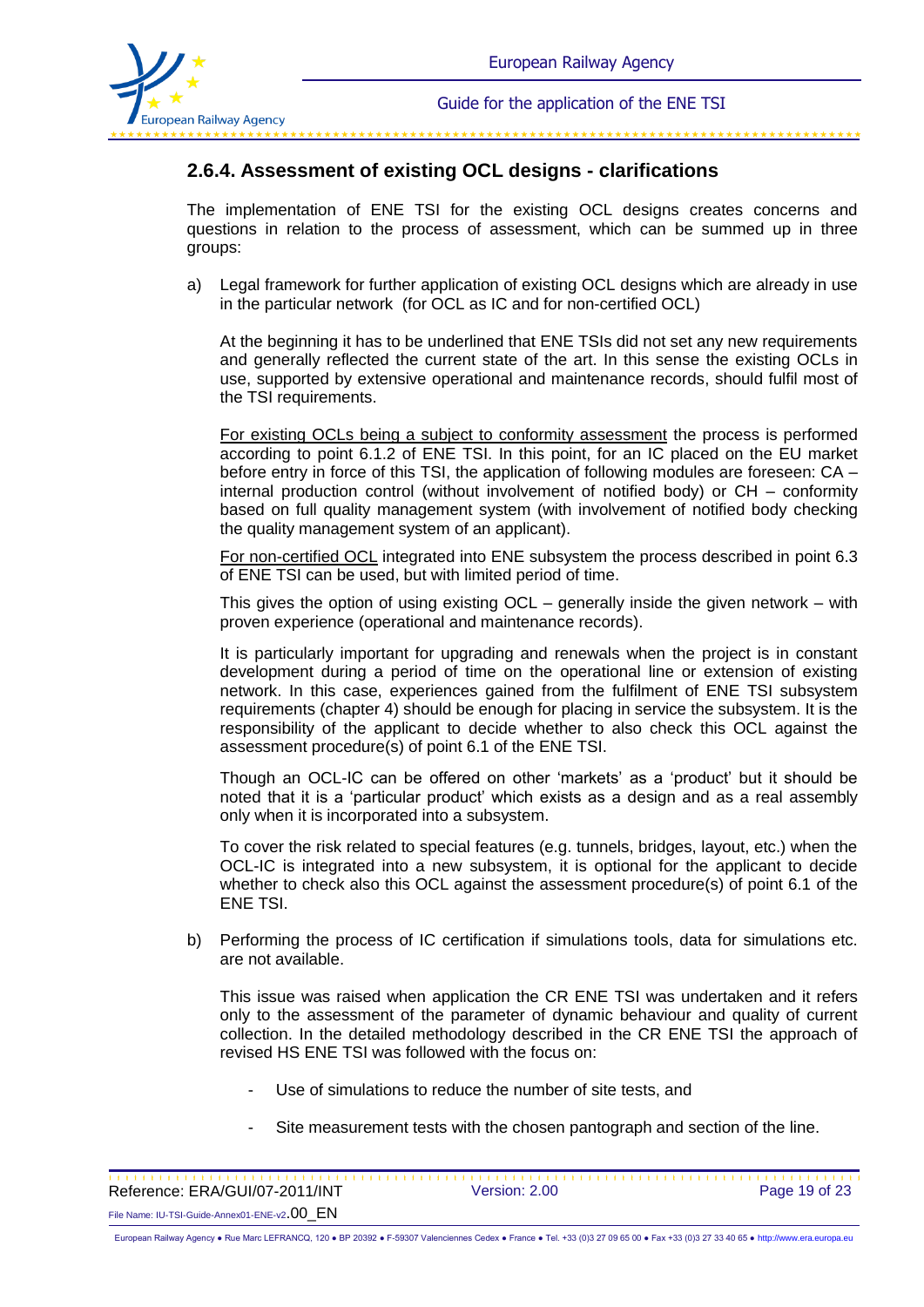

After feedback from the implementation of TSIs some concerns were raised:

- Access to simulation tools, developed particularly for the extensions to the HS network. They are often tailor made, dedicated computer programs and constantly being improved based on return of experience.
- Availability of the data mathematical models of pantographs and OCL types (which may be a subject of propriety laws).

It should be underlined that these problems are temporal and depend on the limited number of certified ICs available on the market. The issue will be resolved by the increase number of new products, wider implementations of TSIs, and updated databases (like ERADIS).

CENELEC is also now revising (new work item in 2014) the existing standard EN 50318 (Validation of simulation of the dynamic interaction between pantograph and overhead contact line) to incorporate mathematical models of OCL and pantographs to help in development and application of simulating tools.

The close cooperation between infrastructure manager and vehicles manufacturer (or RU) will speed up the assessment process for benefits of both.

In case of existing OCL designs in operation for at least 20 years, to facilitate the assessment of the energy subsystem and to open the market, in the TSI a provision has been introduced reducing the assessment to only the measurement.

c) Need for dynamic tests in the case of integration into subsystem OCL types for speeds applied in the conventional network.

The issue has been addressed in the point above (see 2.6.3). As it was underlined in the TSI, the main idea behind these tests is the identification of allocation design and installation errors, taking into account that the OCL was entirely checked under the process of IC certification.

Following this approach and with benefit of experience and with the aim of reduction in the number of tests (and related costs) for speeds given in the TSI (see point 6.2.4.5 (5) of the ENE TSI) the dynamic contact force measurement is considered unnecessary for the identification of significant installation errors. In this case static measurements are deemed sufficient for this purpose.

#### **2.6.5. Assessment of protective provisions against electric shock (4.2.18)**

The notified body should assess the stages of the production phase indicated in Table B.1 only if no other independent body has done so.

An 'independent body' means in this context any assessment entity (body or person) which is competent according to national legislation (such as construction law or railway law) to perform an assessment of the protective provisions against electric shock.

\*\*\*\*\*\*\*\*\*\*\*\*\*\*\*\*\*\*\*\*\*\*\*\* Reference: ERA/GUI/07-2011/INT Version: 2.00 Page 20 of 23 File Name: IU-TSI-Guide-Annex01-ENE-v2.00\_EN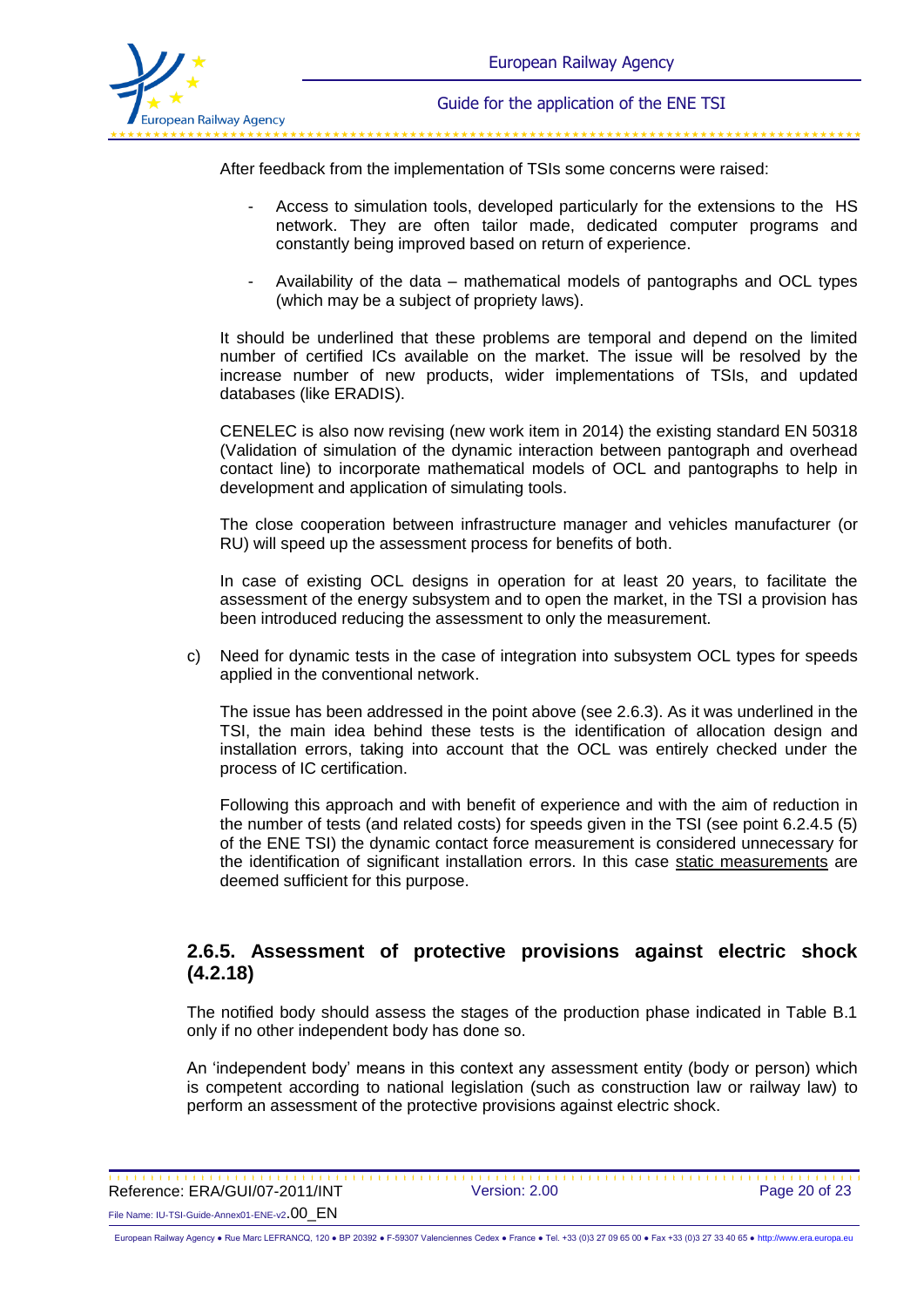

This independent body may be or not an organisation which is also acting as a notified body or designated body within the meaning of Interoperability Directive 2008/57 EC.

To avoid unnecessary the repetition of these tests, the applicant for EC verification in accordance with the ENE TSI should inform the notified body the existence of these tests and provide the relevant certificates and technical documentation.

The notified body should include evidence of the independent body checks in the technical file, and indicate it in the EC certificate.

#### **2.6.6 Additional clarification of Table B.1 - EC verification of the energy subsystem**

For the correct interpretation of the table B.1, for the following parameters, the indication N/A should be understood as that the assessment is generally not performed by NoBo except the situations given below:

- Geometry of the overhead contact line (4.2.9), in the column Assembled, before putting into service, when an alternative assessment method is used as foreseen in point 6.2.4.5. (Assessment of dynamic behaviour and quality of current collection (integration into a subsystem) of the TSI and,

- Dynamic behaviour and quality of current collection (4.2.12), in the column Validation under full operating conditions, when the validation in the phase "Assembly before putting into service" is not possible due to e.g.: operationally limitation of the maximum speed or load need for the stability of the track.

## **2.7 Implementation**

#### **2.7.1 General**

In the energy subsystem, the two most important items to achieve free access are:

- the power supply system, and
- the overhead contact line which allows passage of the target pantographs.

In addition, special attention should also be given to the implementation of 'the trackside of the electricity consumption measuring system' as one of the parts of the energy subsystem.

### **2.7.2 Implementation plan for voltage and frequency (point 7.2.2)**

The issue of supply system should be considered with flexibility, taking account of the local situation and other subsystems such as the Control-Command and Signalling (CCS) or Infrastructure and progress in multisystem vehicle technologies.

Reference: ERA/GUI/07-2011/INT Version: 2.00 Page 21 of 23 File Name: IU-TSI-Guide-Annex01-ENE-v2.00\_EN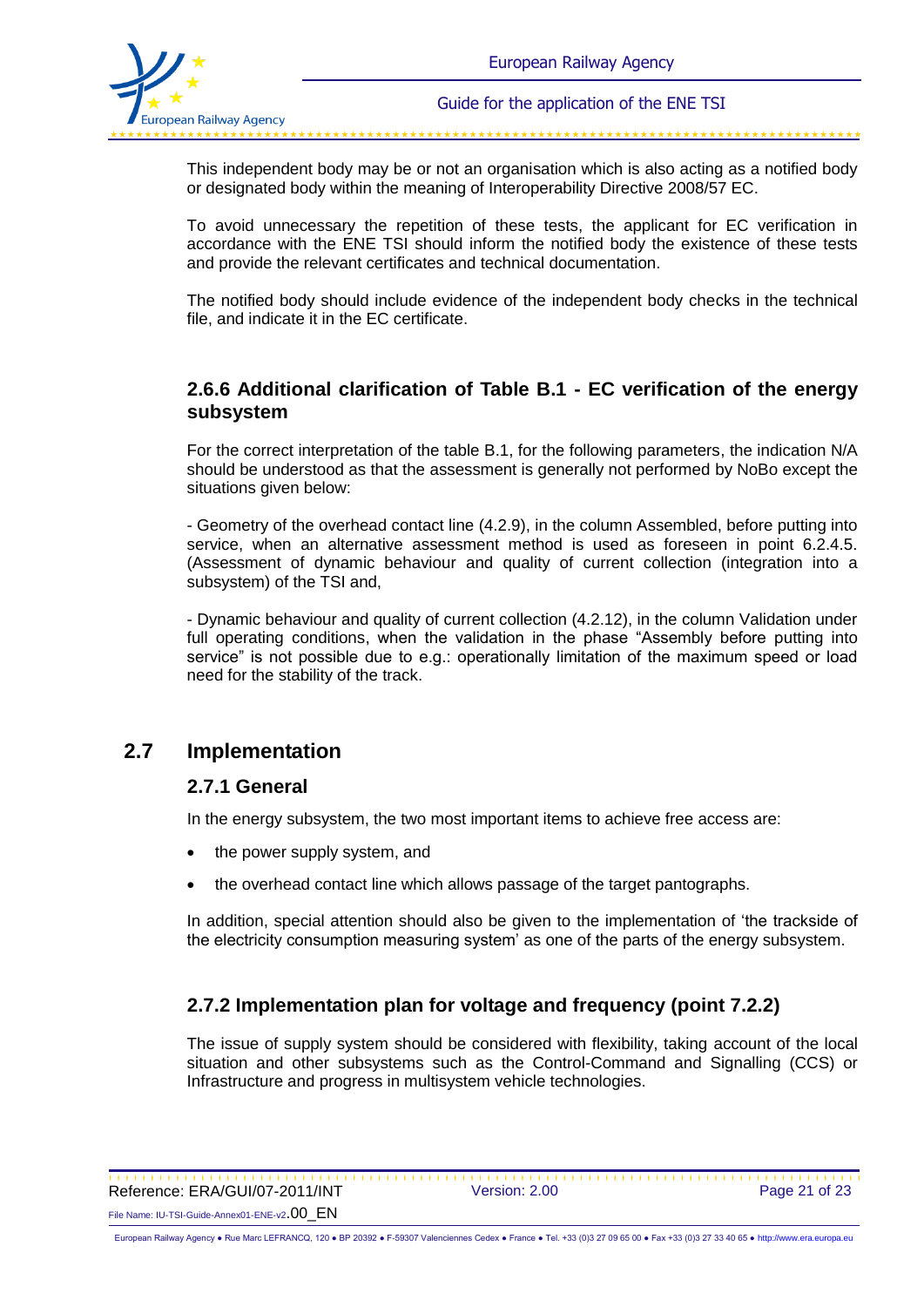

The decision relating to the supply system should be taken at Member State level, because it entails not only commitments in the railway sector but also in others, including the necessary investments in the energy (transmission/distribution) system, regional development and international agreements.

In case of high speed lines – for new lines with speed greater than 250 km/h the choice is limited to AC systems taking into account the power demand and reduction of losses in the fixed installations.

### **2.7.3 Implementation plan for OCL geometry (point 7.2.3)**

The strategy for the Member State, OCL geometry should include the entire network for the Member State, taking into account the network as a system with potential areas and corridors that may need different strategies. Strategies for neighbouring areas and corridors will also need to be considered.

The implementation plan states the following rules:

- (a) New lines with speed greater than 250 km/h shall accommodate both pantographs length (1600 mm + 1950 mm as defined in the LOC&PAS TSI points 4.2.8.2.9.2.1 and 4.2.8.2.9.2.2). If this is not possible, the OCL shall be designed for use by at least the 1600 mm pantograph.
- (b) Renewed or upgraded lines with speed equal or greater than 250 km/h shall accommodate at least the 1600 mm pantograph.
- (c) Other cases: the OCL shall be designed for use by at least one of the pantographs: 1600 mm pantograph or 1950 mm pantograph.

For track gauge systems other than 1435mm, the OCL shall be designed for use by at least one of the following pantographs:

- 1600 mm pantograph
- 1950 mm pantograph
- 2000/2260 mm pantograph (specified in the LOC&PAS TSI point 4.2.8.2.9.2.3).

#### **2.7.4 Implementation of the on-ground energy data collecting system (point 7.2.4)**

The process of implementation of the on-ground energy data collecting system is complex and involves actors outside the railway sector. It should be done with a close cooperation of the energy and railway market regulators. It should be underlined that it refers not only to the adaptation of technical solutions but it may also influence the current national legal framework related to implementation of energy market directives, railway directives and other national legislations (such as - fiscal). It is also important to define the role and

 Reference: ERA/GUI/07-2011/INT Version: 2.00 Page 22 of 23 File Name: IU-TSI-Guide-Annex01-ENE-v2.00\_EN